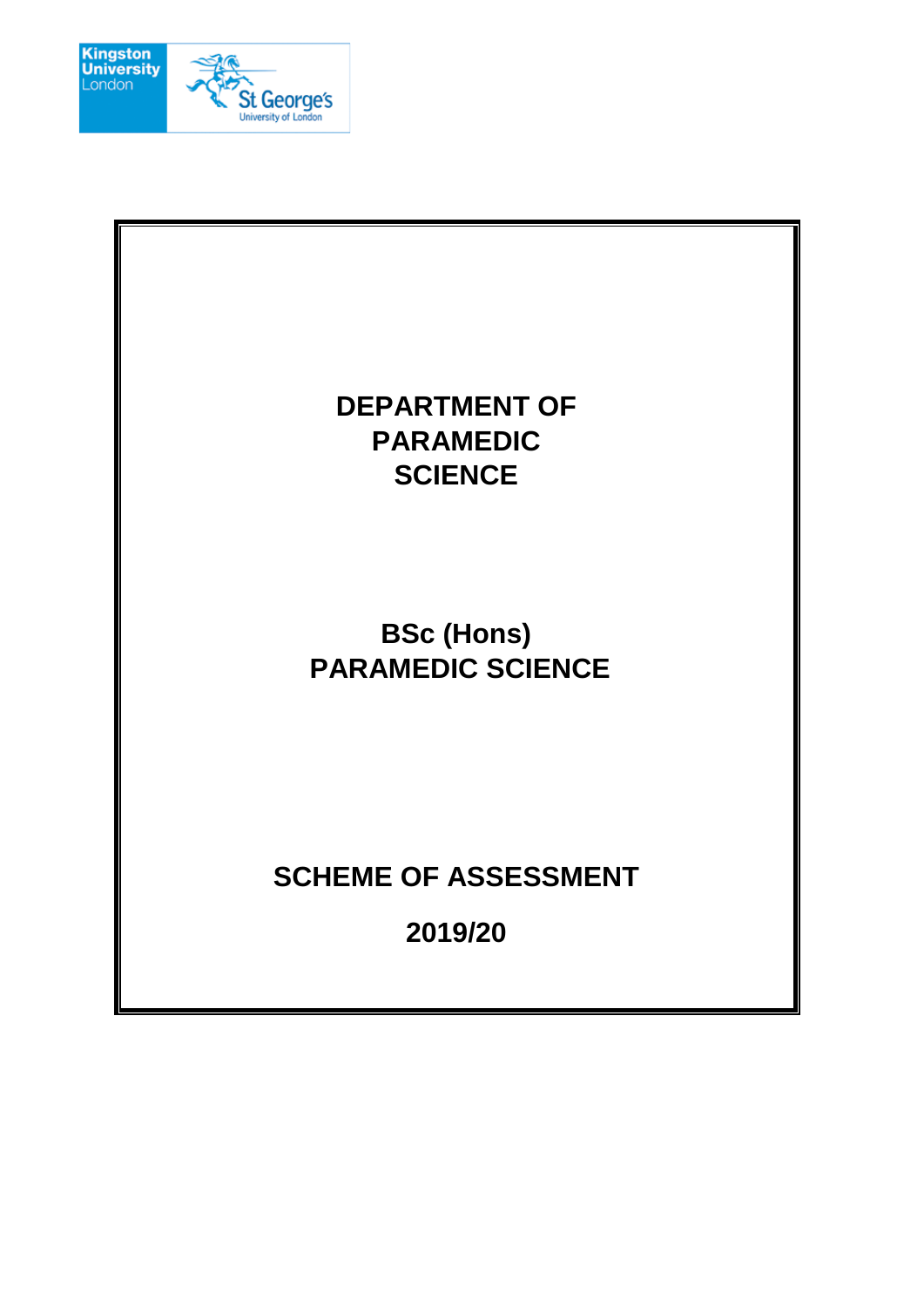| 1. Scheme of Assessment-General<br>2. Period of Registration   | 3<br>3 |  |  |
|----------------------------------------------------------------|--------|--|--|
| Available Taught Awards with Classification<br>3.              | 4      |  |  |
| <b>Honours Degree</b><br>4.                                    | 4      |  |  |
| 5. Classification of Degree                                    | 5      |  |  |
| Intermediate and Alternative Exit Awards<br>6.                 | 5      |  |  |
| 7. Modules and Assessment Regulations                          | 6      |  |  |
| 8. Assessment Calendars                                        | 8      |  |  |
| 9. Rules of Progression                                        | 8      |  |  |
| 10. Module Assessments                                         | 9      |  |  |
| 11. Failure to Submit                                          | 9      |  |  |
| 12. Extensions                                                 | 10     |  |  |
| 13. Mitigating Circumstances and Appeals                       |        |  |  |
| 14. Assessing Performance                                      |        |  |  |
| 15. Oral Examinations                                          | 19     |  |  |
| 16. Student's with SOSN's                                      | 19     |  |  |
| 17. Re-entry to Written Examination and Coursework Assignments | 19     |  |  |
| 18. Plagiarism (in accordance with the general regulations)    | 20     |  |  |
| 19. Board of Examiners                                         | 21     |  |  |
| 20. Setting Examinations and Marking Procedure                 | 21     |  |  |
| 21. Student Guidance on Assessment                             | 22     |  |  |
| 22. Word Limit Policy (in accordance with faculty policy)      | 22     |  |  |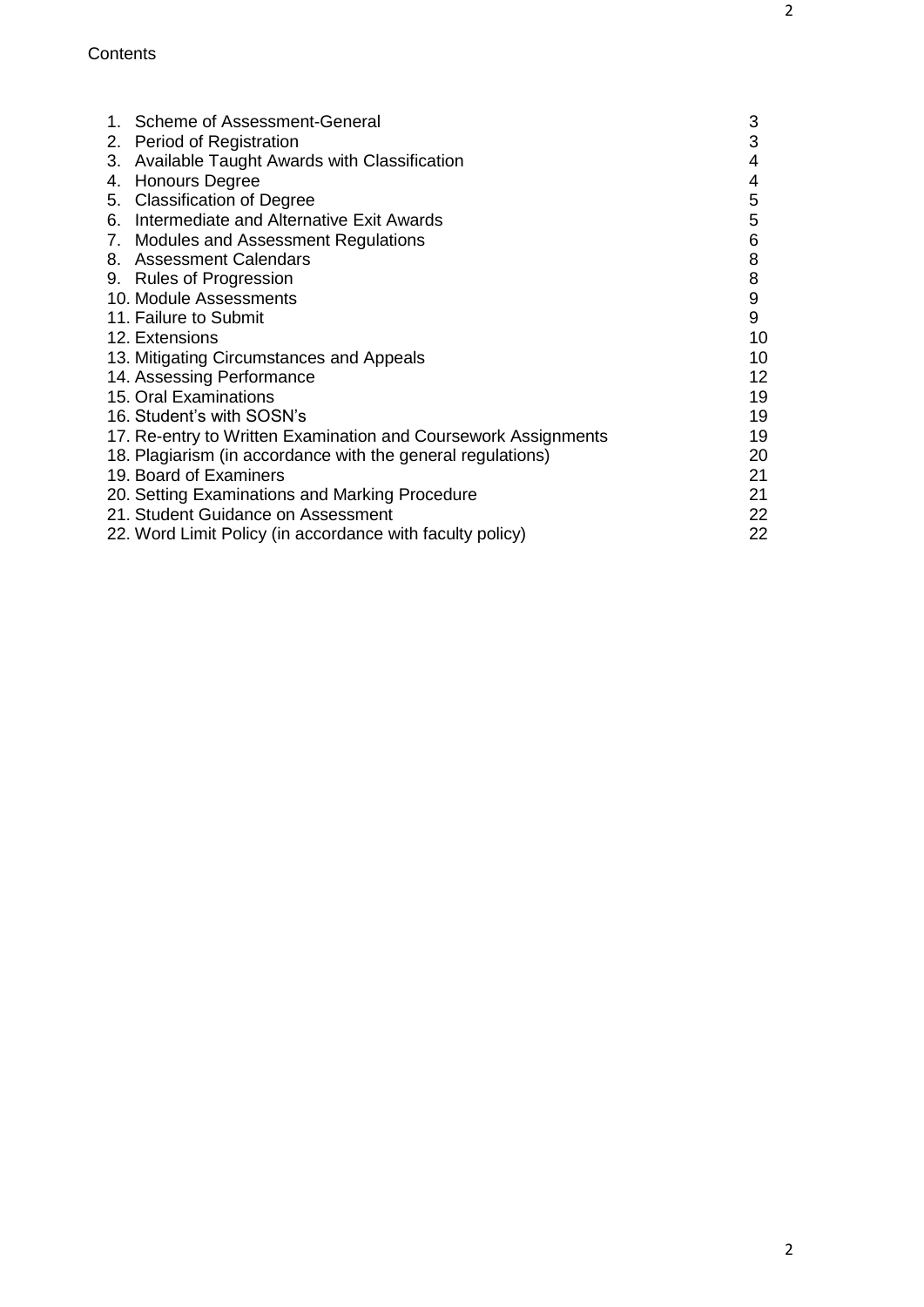This Scheme of Assessment details the assessments for the BSc (Hons) in Paramedic Science, as required under SGUL General Regulations Section 7.1.<br>For Students and Programmes of Study (2019-20). for Students and Programmes of Study (2019-20). [https://portal.sgul.ac.uk/org/lis/reg/student-centre/student-affairs-and](https://portal.sgul.ac.uk/org/lis/reg/student-centre/student-affairs-and-compliance-pages/student-affairs-and-compliance.)[compliance-pages/student-affairs-and-compliance.](https://portal.sgul.ac.uk/org/lis/reg/student-centre/student-affairs-and-compliance-pages/student-affairs-and-compliance.) It incorporates the assessments leading to the BSc (Hons) in Paramedic Science. It is approved as a supplementary document to the Programme Regulations. The details of assessments in this Scheme are subject to the provisions for assessment in paragraphs 8-11 of the Programme Regulations.

# **1.1 Periods of Registration**

1.2.1 The following table outlines minimum and maximum periods of registration for the BSc (Hons) in Paramedic Science

|                                               | <b>Full-time</b> |           |
|-----------------------------------------------|------------------|-----------|
|                                               | Minimum          | Maximum   |
| <b>BSc (Hons) Paramedic</b><br><b>Science</b> | 36 Months        | 60 months |

- 1.2.2 It is recognised that some students begin the programme with previously-obtained credit. Where a student begins their studies on the BSc Paramedic Science with a significant amount of credit that is recognised prior learning (RPL) they may take less time than the minimum period of registration.
- 1.2.3 Recognition of Prior Learning (RPL)/ Admission with Advanced Standing
- 1.2.4 RPL is laid out in the SGUL Regulations (Section L, Quality Handbook) as a maximum of 50% of a programme for all courses. RPL cannot count toward more than one qualification at the same academic level
- 1.2.5 In-service applicants to the programme:

Emergency Care Support Workers (or similar clinical grade) may apply to be exempted from one 30 credit level 4 module undertaken in semester one (Introduction to clinical care for paramedics). This is mapped against this module's contents, the HCPC Standards of Education and Training (SETS) and the College of Paramedics' Curriculum guidance.

Ambulance Technician (or equivalent) students who have been awarded an IHCD / BTEC / HNC / equivalent level 3 / 4 award may apply for Advanced Standing RPL for 120 credits at level 4. Applicants will normally be required to provide additional evidence demonstrating their ability to meet level 4 standards. This may include undertaking a written assignment(s) for assessment as part of the RPL process.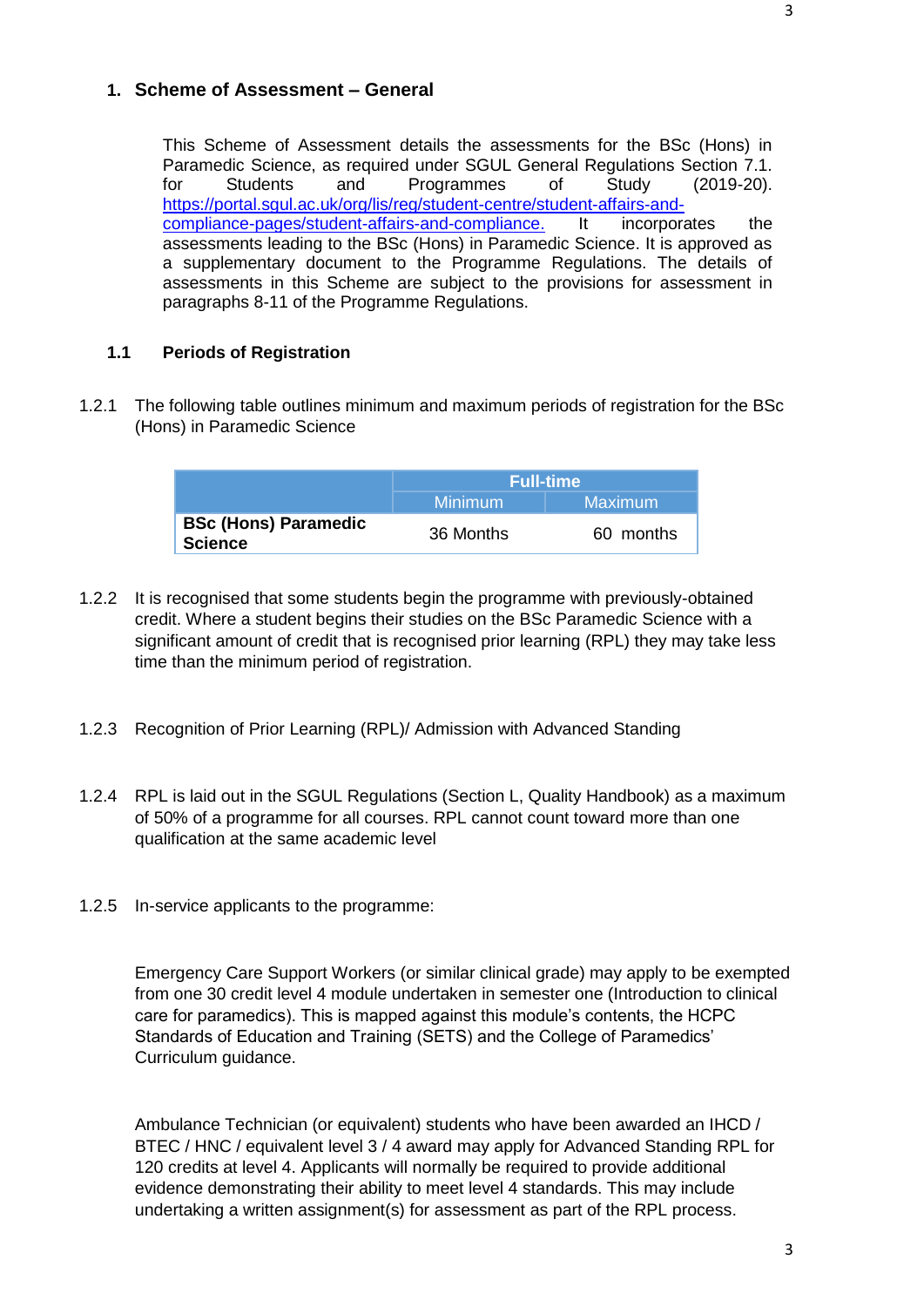Guidance is provided to those applicants seeking to make an RPL claim. The RPL assessment is mapped against Level 4 module contents, the HCPC Standards of Education and Training (SETS) and the College of Paramedics' Curriculum guidance.

- 1.2.6 The admissions tutor in collaboration with the Course Director reviews the supporting evidence provided by the applicant and presents this to the RP(E)L Panel. RPL applicants will be informed of the outcome of the panel in writing. Credit exemptions will then be entered onto student records, and subsequently ratified by the Board of Examiners.
- 1.2.7 Students that have not successfully completed their study within the set maximum period set on the date of their first enrolment will be ineligible for their final award.
- 1.2.8 The maximum period of registration is not increased automatically due to periods of absence, repeat years and any deferral of assessment due to mitigating circumstances. The maximum period of registration takes precedence over any right to reassessment.

## **1.3 Available taught awards with classifications**

### **1.3.1 Honours degree**

| <b>Award</b>               | <b>Requirements</b>   | Classifications Available <sup>'</sup> |
|----------------------------|-----------------------|----------------------------------------|
| <b>Bachelor of Science</b> | 120 Credits at NQF L4 | First Class/Upper Second               |
| (Hons) Paramedic           | 120 Credits at NQF L5 | <b>Class/Lower Second</b>              |
| <b>Science</b>             | 120 Credits at NQF L6 | <b>Class/Third Class</b>               |

The above award of BSc (Hons) Paramedic Science confers the right to registration with the professional body (Health and Care Professions Council, (HCPC)) as a Paramedic.

The BSc (Hons) Paramedic Science will be recommended by the Board of Examiners to students who have passed all modules on the course.

To qualify for the award of an Honours Degree, students must complete all the course requirements and must pass all modules. Only marks and results from the second and third year assessments will contribute to the final classification of the degree, thus first year assessment data does not contribute to calculation of the final award. The end of year 1 assessments provides evidence of 'fitness to proceed'.

The Board of Examiners is responsible for the co-ordination and review of the assessment scheme and for making recommendations for the awards of degrees, diplomas or certificates to the Principal (General Regulations, paragraph 17).

The award of Honours is calculated as follows: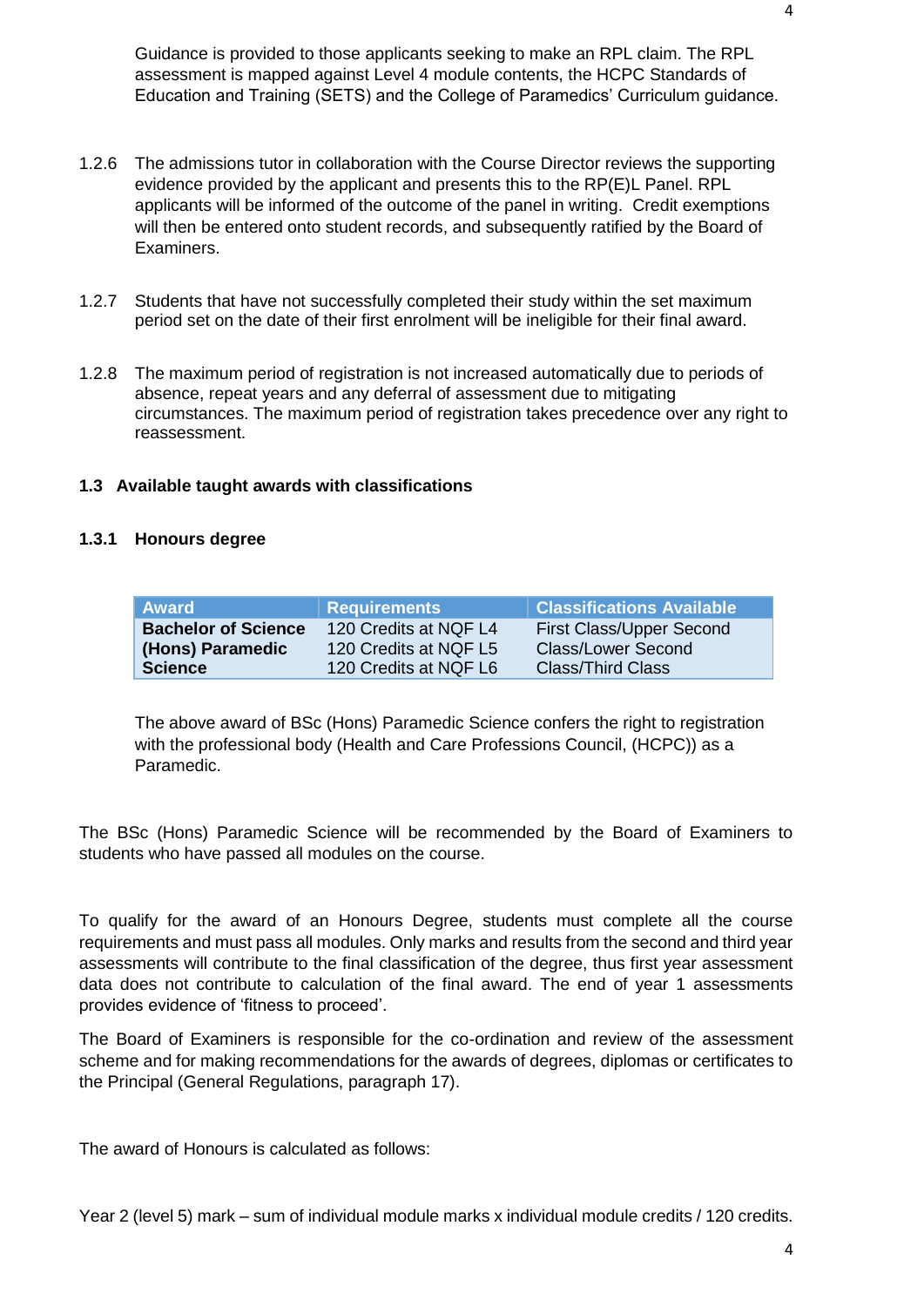The mean mark for each year is then weighted according to the contribution it makes to the degree classification. Year 2 contributes 30 % and Year 3 contributes 70 % of the total percentage marks. The weighted average scores for each year are summed to give final overall score =  $(Yr 2$  mean mark\*0.3)+  $(Yr 3$  mean mark\*0.7)

The overall degree mark will be determined by rounding the Final Score to the nearest whole number, with marks of .50 and above being rounded up and marks of .49 and below being rounded down e.g 59.4% will be rounded to 59% and 59.6% will be rounded to 60%.

Marks rounding takes place for each module mark. Therefore, at the end, rounded module marks are used to calculate degree classification.

A borderline zone of 1% will be used at all the BSc (Hons) degree classification boundaries, effectively operating at 68.5 (1st), 58.5 (2:1) and 48.5 (2:2) due to rounding. If a student's overall degree mark falls within this borderline zone and the student has achieved at least 60 credits worth of module marks at QAA level 6 in the higher classification band (e.g. higher than 70, 60 or 50 as appropriate), the higher degree classification will be automatically awarded.

| <b>Mark</b><br>(subject to 9.8<br>above) | Grade | <b>Degree Classification</b>               | <b>Level of Achievement</b> |
|------------------------------------------|-------|--------------------------------------------|-----------------------------|
| 70% and<br>above                         | A     | First Class Honours (1st)                  | Excellent                   |
| $60\% - 69\%$                            | в     | <b>Upper Second Class Honours</b><br>(2.1) | Very good                   |
| $50\% - 59\%$                            | С     | <b>Lower Second Class Honours</b><br>(2.2) | Good                        |
| 40% - 49%                                | D     | Third Class Honours (3rd)                  | Adequate                    |
| $39\% - 0\%$                             | F     | Fail                                       | Not Achieved                |

## **Degree classifications**

**Aegrotat Award**. Provisions for the making of an award via Aegrotat regulations are set out in the SGUL General Regulations paragraph 16. The award of an Aegrotat Degree does not confer eligibility to register with the HCPC as a Paramedic.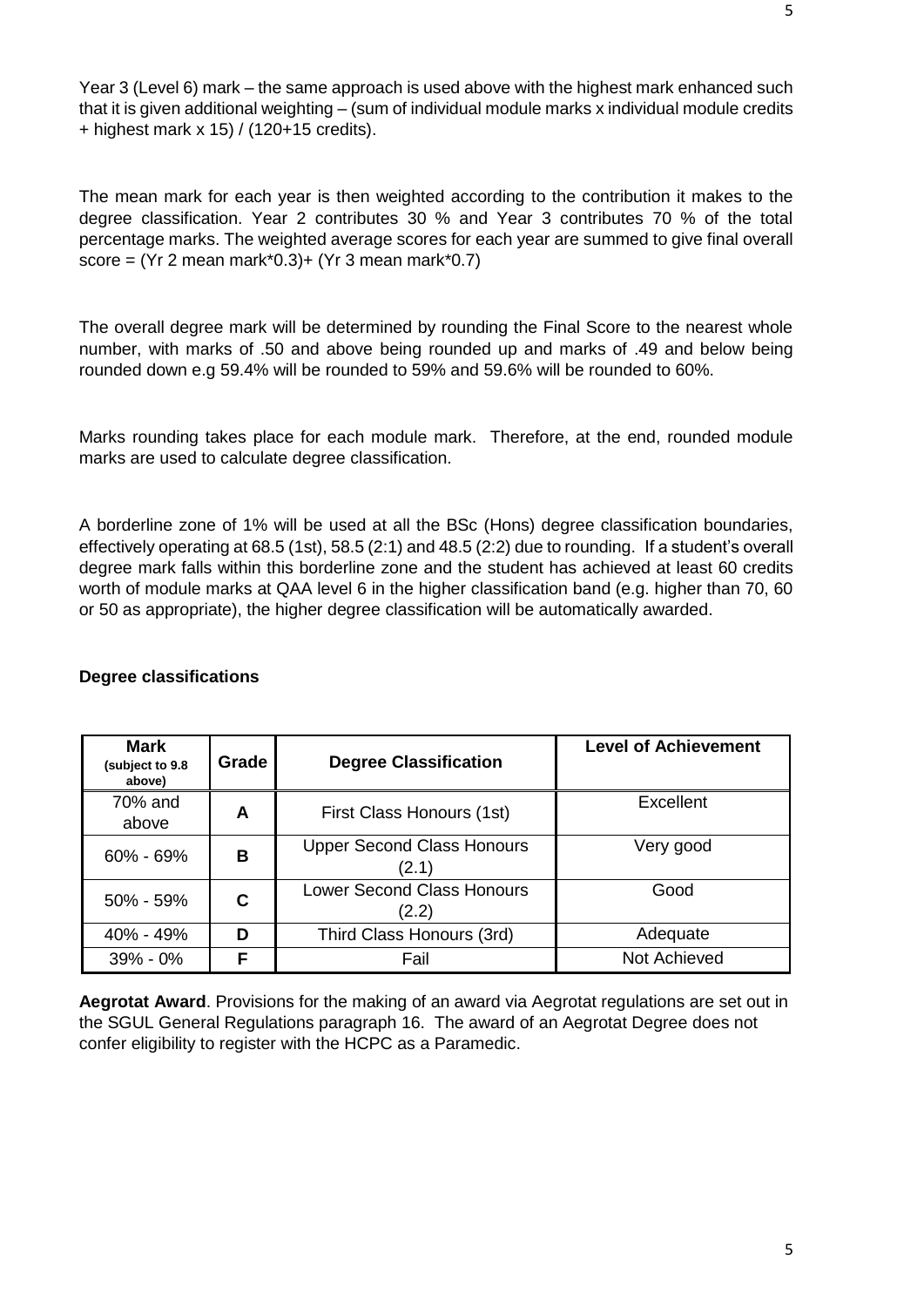These awards do not lead to eligibility to apply for registration with the Health and Care Professions Council (HCPC)

These awards shall only be given to students who cease to be registered for the BSc (Hons) Paramedic Science (That is to say, they are exit awards, not ab initio awards or awards that students will automatically gain as they progress to the BSc (Hons) Paramedic Science).

Students may exit the course prior to completion of their degree with the following Intermediate Awards:

| Award                                                      | <b>Requirements</b>                       |
|------------------------------------------------------------|-------------------------------------------|
| Certificate of Higher Education in<br>Out Of Hospital Care | All level 4 modules completed and passed  |
| Diploma in Higher Education in                             | All level 4 and level 5 modules completed |
| Out of Hospital Care                                       | and passed                                |
| <b>Bachelor of Science</b>                                 | All level 4 and level 5 modules completed |
| (pass degree) in Out of Hospital                           | and passed and 2 modules completed and    |
| Care                                                       | passed at Level 6                         |

The course team recognise that some students, having started their paramedic science studies, may not wish to pursue a career as a paramedic. The above alternative awards are available for these students.

These awards may also be granted to those students who have completed all module credits at level 4 or 5, but are unable to complete the Practice Assessment Document for the academic year.

A student awarded the Certificate or Diploma in Out of Hospital Care (with no HCPC registration eligibility) may be given a mark of Merit or Distinction overall, according to the criteria below:

- Merit will be awarded to those students who have attained a mark of more than 60% by the average of all module marks.
- Distinction will be awarded to those students who have attained a mark of more than 70% by the average of all module marks.

# **2. Modules and Assessment Regulations**

The BSc (Hons) Paramedic Science Degree Programme of study comprises of 12 modules with an overall credit value of 360 credits (120 at level 4, 120 at level 5 and 120 at level 6).

The modules and the number of credits allocated are: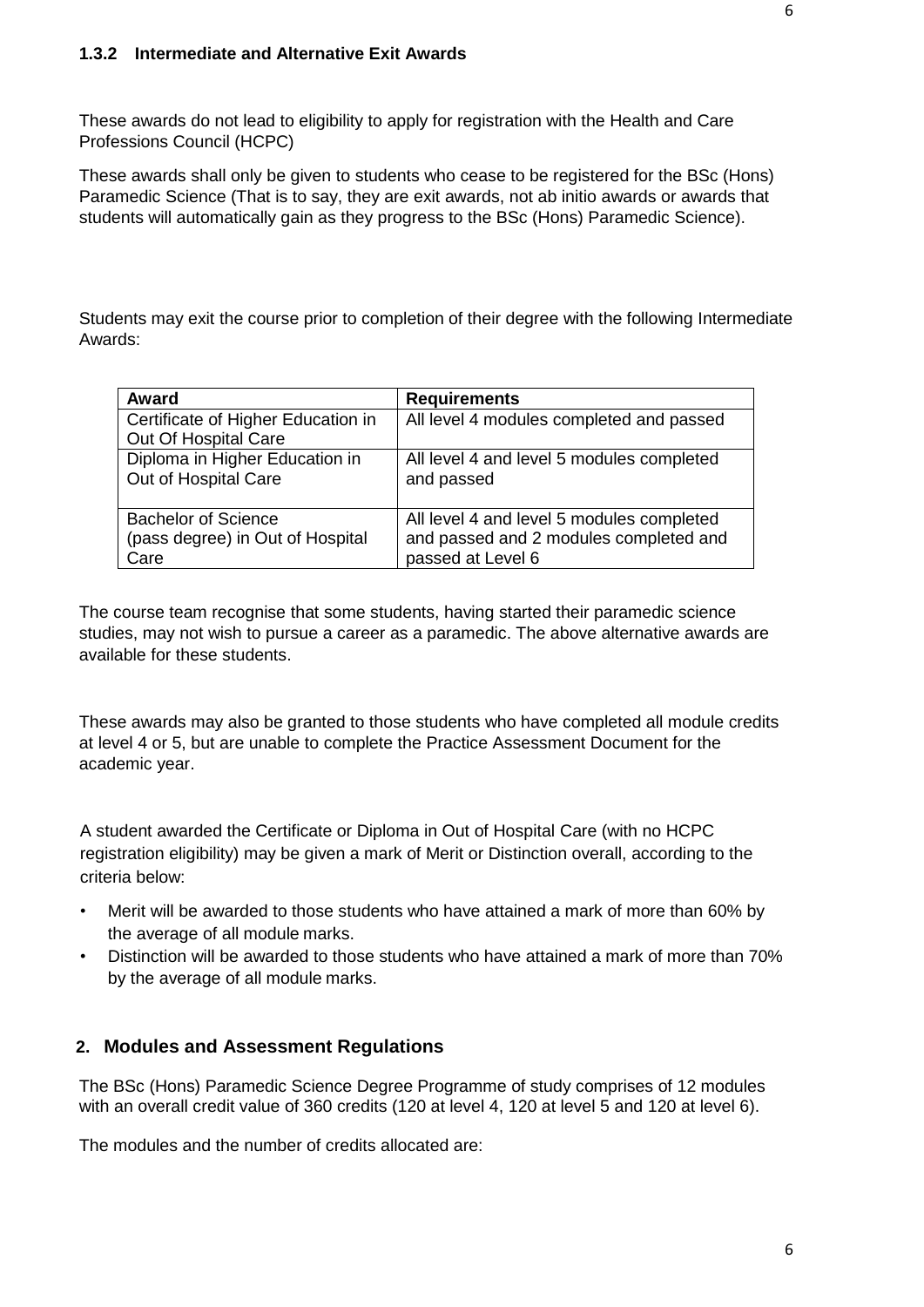| <b>Module Title</b>                                                         | Level          | <b>Credits</b> | <b>Type of Assessment</b>                     | Weighting   |
|-----------------------------------------------------------------------------|----------------|----------------|-----------------------------------------------|-------------|
|                                                                             |                |                |                                               |             |
| Level 4<br>PS401Y: Introduction to                                          | $\overline{4}$ | 30             | <b>OSPE</b><br>1 <sub>1</sub>                 | 50%         |
| <b>Paramedic Clinical Care</b>                                              |                |                | 2. MCQ                                        | 50%         |
| (RP(E)L for ECSW and                                                        |                |                |                                               |             |
| Technician In service students)                                             |                |                |                                               |             |
| <b>PS402Y:</b> Science for Paramedics                                       | $\overline{4}$ | 30             | MCQ 1<br>1 <sub>1</sub>                       | 50%         |
| (RP(E)L for Technician In service                                           |                |                | 2. MCQ 2                                      | 50%         |
| students)                                                                   |                |                |                                               |             |
| PS403Y: Applied Clinical Care                                               | $\overline{4}$ | 30             | <b>OSPE</b><br>1 <sub>1</sub>                 | 50%         |
| for Paramedics                                                              |                |                | 2. SAQ paper                                  | 50%         |
| (RP(E)L for Technician In                                                   |                |                |                                               |             |
| service students)                                                           |                |                |                                               |             |
| <b>PS404Y: Professional Practice 1</b>                                      | $\overline{4}$ | 30             | <b>Poster Presentation</b><br>1 <sub>1</sub>  | 50%         |
| (RP(E)L for Technician In service                                           |                |                | 2. Reflective essay                           | 50%         |
| students)                                                                   |                |                | (1500 words)                                  |             |
| <b>Practice Assessment Document (PAD)</b>                                   | $\overline{4}$ | $\overline{0}$ | <b>Practice Assessment</b>                    | Pass / fail |
| (previously attached to a module, now<br>a stand-alone element)             |                |                | Document                                      |             |
|                                                                             |                |                |                                               |             |
| Level <sub>5</sub>                                                          |                |                |                                               |             |
| PS504Y: Applied Sciences for                                                | 5              | 30             | 1. MCQ                                        | 50%         |
| Paramedics                                                                  |                |                | 2. SAQ                                        | 50%         |
| PS505Y: Paramedic Management                                                | 5              | 30             | <b>Essay (2000</b><br>1.                      | 50%         |
| of Acute and Critical Illness                                               |                |                | words)                                        |             |
|                                                                             |                |                | <b>OSPE</b><br>2.                             | 50%         |
|                                                                             |                |                |                                               |             |
| <b>PS506Y: Assessment and Evaluation</b>                                    | 5              | 30             | 1. Essay (2000 words)                         | 100%        |
| of Mental Health in the Out-of-                                             |                |                |                                               |             |
| <b>Hospital Setting</b>                                                     |                |                |                                               |             |
|                                                                             |                |                |                                               |             |
| PS507Y: Professional Practice 2                                             | 5              | 30             | Presentation<br>1 <sub>1</sub>                | 40%         |
|                                                                             |                |                | 2. Essay (2000                                | 60%         |
|                                                                             |                |                | words)                                        |             |
| Practice Assessment Document (PAD)<br>(previously attached to a module, now | 5              | $\mathbf 0$    | <b>Practice Assessment</b><br><b>Document</b> | Pass / fail |
| a stand-alone element)                                                      |                |                |                                               |             |
|                                                                             |                |                |                                               |             |
|                                                                             |                |                |                                               |             |
|                                                                             |                |                |                                               |             |
|                                                                             |                |                |                                               |             |
|                                                                             |                |                |                                               |             |
|                                                                             |                |                |                                               |             |
|                                                                             |                |                |                                               |             |
|                                                                             |                |                |                                               |             |
|                                                                             |                |                |                                               |             |
|                                                                             |                |                |                                               |             |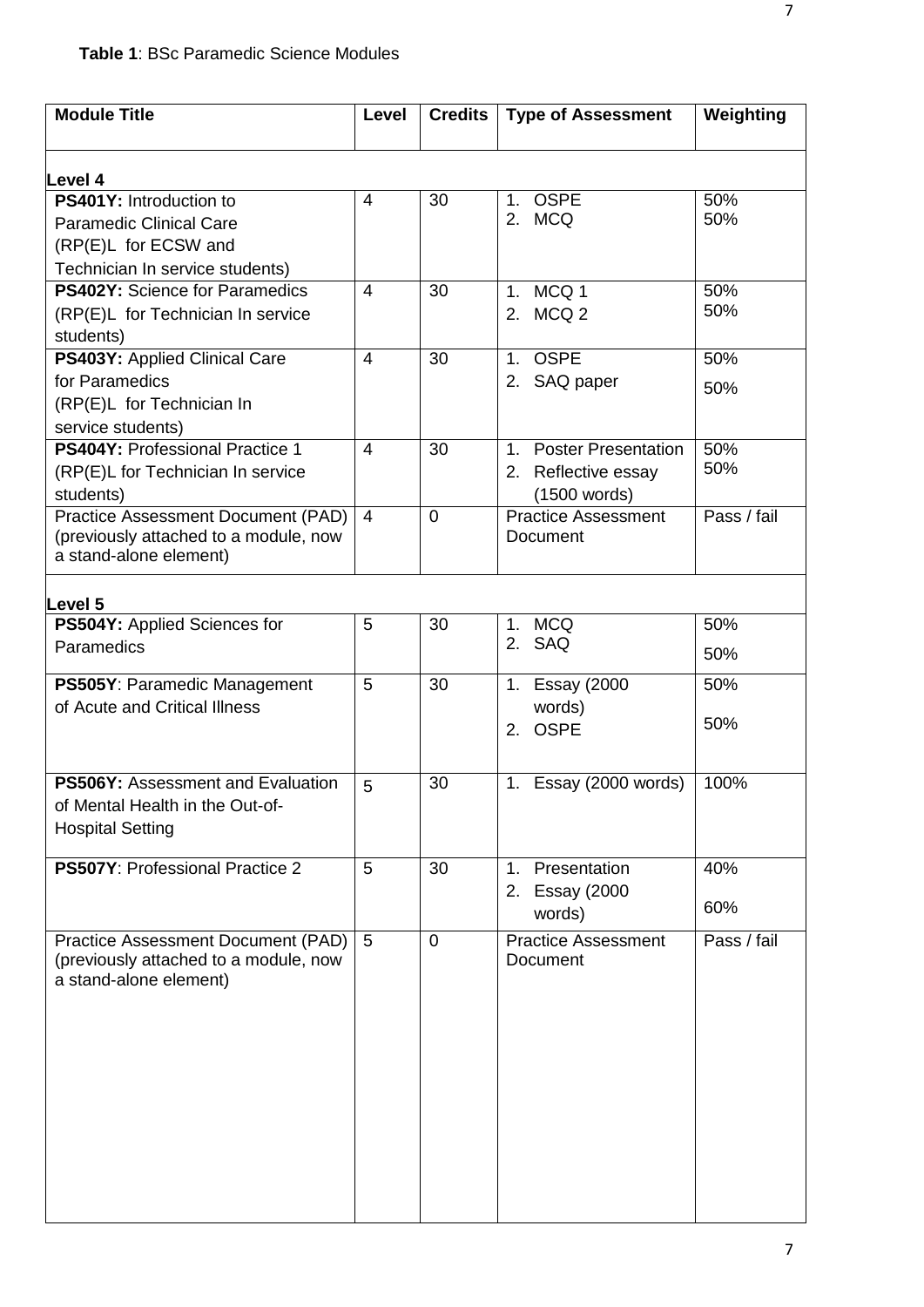| <b>Module Title</b>                                                                                   | Level | <b>Credits</b> | <b>Type of Assessment</b>                                                          | Weighting    |
|-------------------------------------------------------------------------------------------------------|-------|----------------|------------------------------------------------------------------------------------|--------------|
| Level 6                                                                                               |       |                |                                                                                    |              |
| PS604Y: Paramedic Approach and<br>Management of Hospital<br>Avoidance                                 | 6     | 30             | Investigative<br>$1_{-}$<br><b>Report (2500)</b><br>words)                         | 100%         |
| <b>PS607Y:</b> Evidenced Based Practice for 6<br>Paramedics                                           |       | 30             | <b>Literature Review</b><br>1<br>(4000 words)                                      | 100%         |
| <b>PS608Y: Paramedic Management</b><br>of Minor Health Problems                                       | 6     | 30             | 1 MCQ<br>2 OSPE                                                                    | 50 %<br>50 % |
| PS609Y: Transition to<br><b>Paramedic Practice</b>                                                    | 6     | 30             | Interactive<br>1<br>Practical<br>Examination<br><b>Essay (1500</b><br>2.<br>words) | 60%<br>40%   |
| Practice Assessment Document (PAD)<br>(previously attached to a module, now<br>a stand-alone element) | 6     | $\Omega$       | <b>Practice Assessment</b><br>Document                                             | Pass / fail  |

Each module has prescribed summative assessment(s) which have to be passed independently in order to pass the module. Formative/mock assessment opportunities are offered prior to first submission of a summative assessment on all modules to promote student achievement. Students are encouraged to make a meaningful attempt at all formative assessments in order to receive relevant and timely feedback. No marks are allocated to formative assessments.

Students who fail an assessment on first attempt are offered an opportunity to discuss the feedback provided on the failed piece of work with the marker or personal tutor. All components of a module must be passed in order for a student to progress. There are normally **two** attempts for each assessment. General Regulation 10.9 describes a maximum of not more than three attempts. A third attempt may be granted via the Paramedic Science Fast track criteria, or via a discretionary panel. Third attempts are granted only within certain circumstances, and are not guaranteed**.**

## **Assessment Calendars**

An assessment calendar is provided to students at the start of the academic year and is available on Canvas. Care is taken to avoid "bunching" of assessment events and assessment calendars are formally approved before being issued to students. The assessment calendar provides information about submission and examination dates for the full academic year. Assessment briefs and marking criteria are provided at the start of each module on the Virtual Learning Environment (Canvas). The assessment calendar will include first and second attempt submission/attendance dates, moderation panel dates, release of result dates and dates, informal appeal panel dates, and Examination Board dates.

### **Rules of Progression**

All modules must normally be passed prior to commencing the following year. All modules must be passed to graduate with a BSc (Hons) Paramedic Science.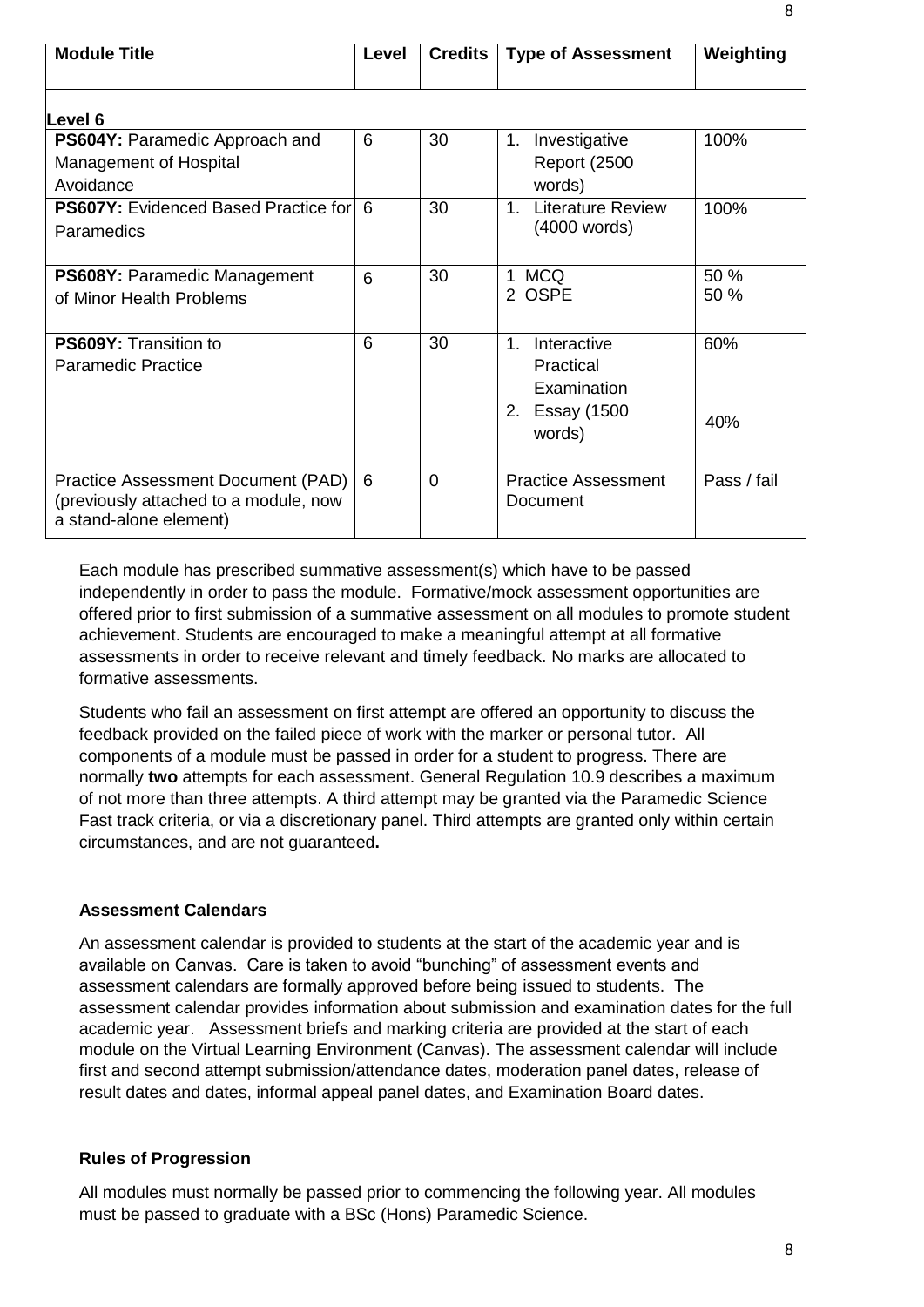In exceptional circumstances assessments may be allowed to be 'trailed' i.e. carried over into the following academic year. For this regulation to apply the total number of trailed credits must be 30 credits or less in no more than one module. This will be at the discretion of the Board of Examiners. Students trailing more than one module will normally be required to interrupt pending successful completion of the module assessment, in order to rejoin at the commencement of the following academic year. Students may trail elements of a PAD document from level 4 to 5, and 5 to 6, in conjunction with a clear and timely action plan agreed between the student and the lecture team.

For any module that is trailed into the following year, outstanding assessments must be taken in time for the first exam board of the new term, ideally with assessments being completed within the first four weeks of term. This will be the case for any assessment undertaken, whether an OSPE, written assignment, MCQ, SAQ or presentation. Students being presented to the first board of the term having failed the trailed module will be interrupted, pending a decision at the next exam board. As stated, students failing more than one module at the end of the academic year (and after the first exam board of the new academic year, to be convened before the end of November) will normally be expected to either interrupt or may wish to withdraw from the programme.

### **Module Assessments**

Each module has prescribed summative assessment elements as detailed in Table 1. Students are provided with written information in Canvas about examination and submission arrangements.

Assessment briefs are devised by module leaders, in consultation with the module teaching team, Quality Tutor and the course management team. External examiners for the programme are consulted and asked to comment on assessment briefs and examination questions prior to their being published to the students. External Examiners will be expected to have access to any MCQ, SAQ, essay or OSPE marking rubric no later than 4 weeks before the date of the examination.

All assessments are internally moderated as per the moderation policy for the Department of Paramedics Science and then made available to external examiners prior to the assessment board. Dates for moderation committees are provided as part of the assessment calendar, available on Canvas. Students are given feedback and provisional grades promptly (no later than 20 working days for all assessment types). Final marks are confirmed at the Board of Examiners meeting.

## **Failure to Submit Course Work, Confidentiality and Withdrawal/Failure to Attend Examinations**

Students are expected to submit course assessments and attend examinations in accordance with the date provided in the course assessment calendar. Students who fail to submit their work by the due date or who fail to attend an examination will be awarded a mark of zero for the assessment element.

Students who submit work which breaks patient/client confidentiality will be given a zero for that attempt.

Students may not be absent from any timed written or practical examination without the prior permission of the Course Management Team. If a student is prevented by illness or other valid mitigating circumstances, a medical certificate (or if applicable other documentary evidence) must be submitted immediately to the Course Director.

A student whose withdrawal from an examination has been accepted shall not be regarded as having made an entry to the examination, but may be required to interrupt or extend his or her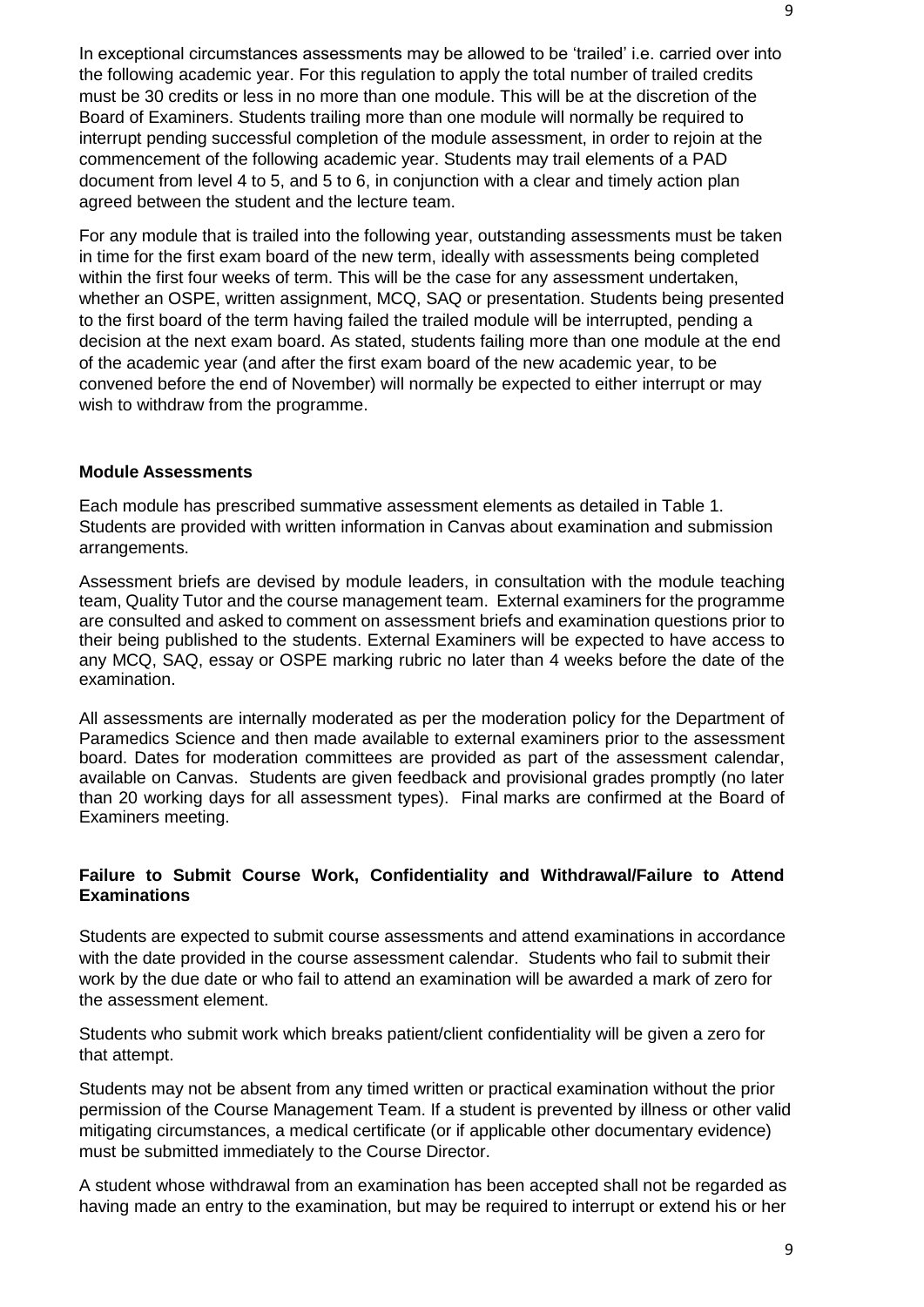studies in order to enter for the examination on the next occasion it is held (General Regulations).

A student who has entered for an examination and whose withdrawal has not been accepted under regulations section 10, but who does not attend for all prescribed tests or submit all prescribed work will be deemed to have failed the examination (General Regulations).

A student who is prevented from completing at the normal time the examination or part of the examination towards an award for reason of illness (for which medical certification from a doctor not related to the student must be provided) or other good cause accepted by the Principal or his or her nominee may, subject to the agreement of the Principal or his or her nominee either:

- (a) Enter the examination in those elements in which he or she was not able to be examined on the next occasion when the examination is held in order to complete the examination; or
- (b) At the discretion of the Chair of the Board of Examiners, be set a special examination in those elements of the examination missed as soon as possible and/or be permitted to submit any work prescribed at a date specified. Any special examination shall be in the same format as the examination missed. (General Regulations).

# **Extensions, Mitigating Circumstances in Assessment, Appeals**

Students may request an extension to a submission date in specific circumstances. Requests for an extension must be received no later than five working days before a submission date. Students are provided with details about when and how to request an extension, the allowable circumstances and the evidence required in the Assessment Section on Canvas.

Students may make a claim for the consideration of mitigating circumstances in assessment. Students are provided with details about when and how to request consideration of mitigating circumstances, the allowable circumstances and the evidence required in the Assessment Section on Canvas. **In accordance with SGUL General Regulations, there is no provision for upgrading or changing a candidate's result or classification on account of illness or other relevant factors.** However, documented mitigating circumstances may, with the approval of the Chair of the Board of Examiners, be taken into account in determining decisions concerning re-entry to examinations, or resubmissions or repeat attempts of assessments. Mitigating circumstances will be presented at the first available informal panel, prior to the Board of Examiners. Dates for informal panels will be provided on Canvas.

Guidance for these processes can be found on Canvas within the Assessment and Feedback section, under extensions and mitigating circumstances.

Extensions to coursework deadlines of 10 working days may be provided in exceptional circumstances (SGUL regulations do allow delays of up to 30 days at the discretion of the programme team). Students must appreciate that extensions to assignment deadlines can have an effect upon progression through the exam board or, in certain circumstances, delays to registration.

Examples of exceptional circumstances include:

- A bereavement,
- Serious illness,
- Unanticipated work-related interference (i.e. non abstraction from and In-Service provider).
- Students with SOSN's are entitled to extensions as per their documentation. Students should still request an extension via the usual route, based upon feedback from students with SOSN's (see page 12).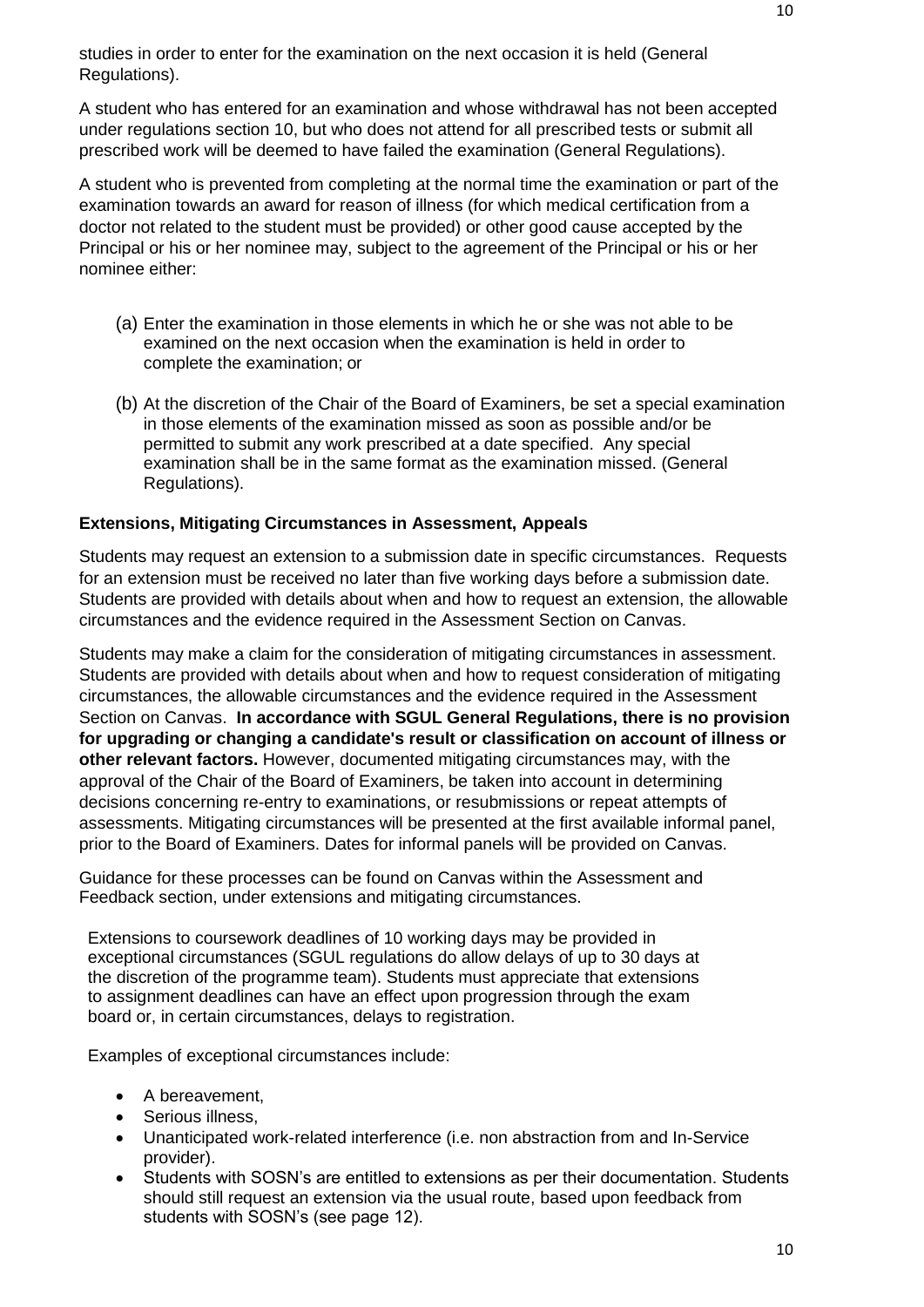Situations where an extension WILL NOT be considered are:

- Computer or printer failure,
- Traffic jams,
- Pre-booked holidays
- Poor planning

If students anticipate missing an assignment submission deadline they should complete the relevant form.

- For practical exams, including OSPE's, MCQ's, Practical Exams, or any exam that requires attending the University, students must use the Request for Withdrawal from an Examination/OSPE form.
- For any work that is submitted via Canvas, including any written assignments, students must use the Request for Extension of an Assignment Deadline form.

Both forms are available on the Course Document page on Canvas. The completed form should be e-mailed to the relevant year lead (as detailed on the form).The relevant form must be sent to arrive no later than five working days before the submission date.

Students must provide evidence to support their request. Examples of evidence may include medical certificates or supporting letters from employers. Failure to provide the required evidence by the final date of the extension will result in a mark of 0 being awarded for any assignment due on that date. Requests for extensions will not be considered after the submission date. Requests for extensions or withdrawal from an exam may not be considered if there is no supporting evidence.

Submitting a form does not guarantee the granting of the request, as this is dependent upon the circumstances, and is at the discretion of the year and module lead. In exceptional circumstances, the Associate Professor or Pastoral Tutor may be involved in the decision.

Unless under extreme circumstances, withdrawals from exam will not be granted on the day of, or day before, any examination.

If agreed, the extension date will be confirmed in writing by the year lead.

If students wish to withdraw or request an extension after this date, the process has been simplified, and is now as follows:

Students will email their year lead. The email heading/title will be **Extension Request, Urgent**

Students are advised to red flag the email to demonstrate its urgency. Within the email the following information is required:

- The module title and code the assignment type
- The reason for the request
- Whether relevant documentation is attached, or will follow.
- Why the request could not be made outside of the 5 day deadline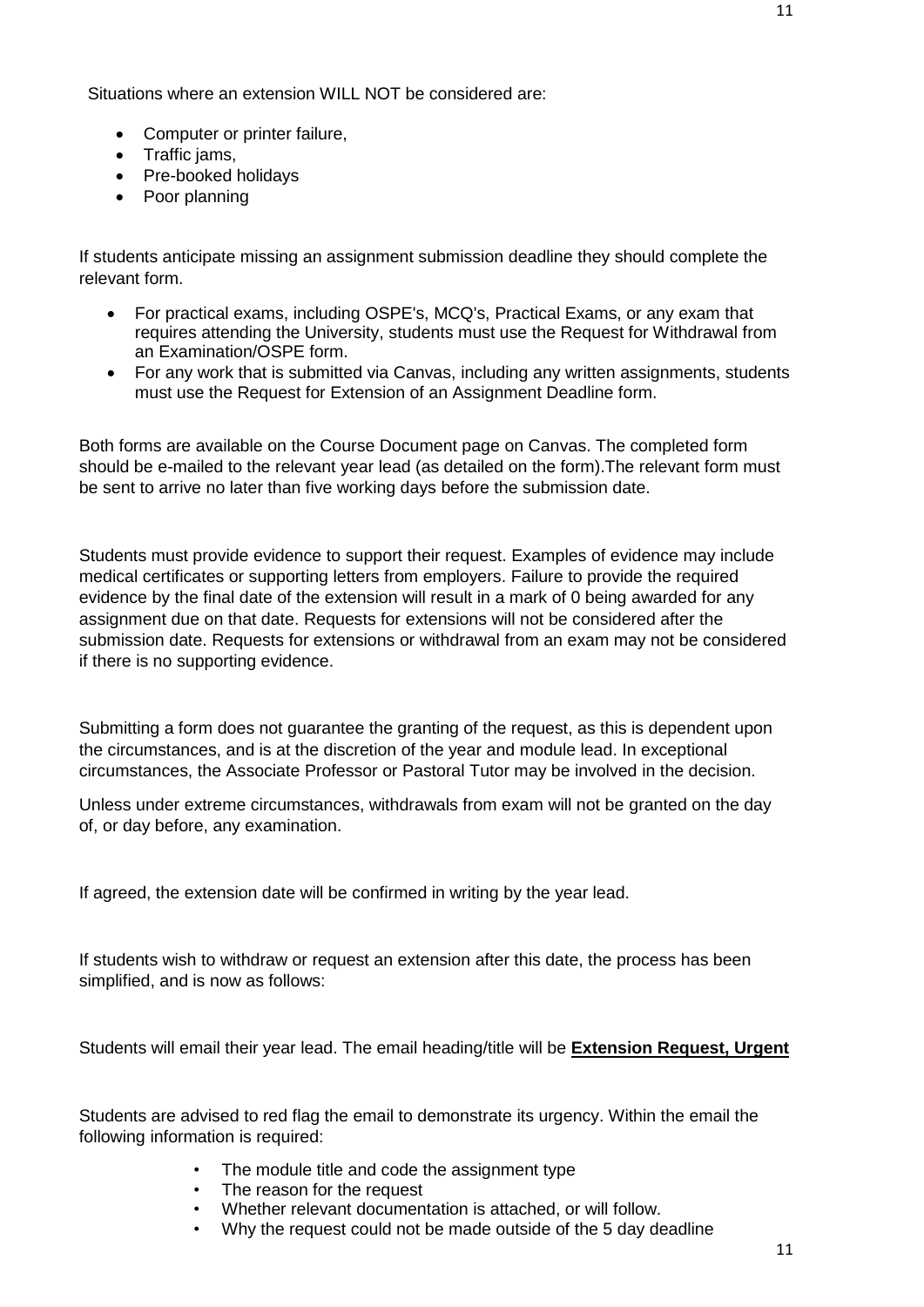# *Level 4 criteria*

| Grade | Mark    | Descriptor                                                                                       |
|-------|---------|--------------------------------------------------------------------------------------------------|
|       | Range   |                                                                                                  |
|       |         |                                                                                                  |
| A     | 70-100% | <b>Distinction</b>                                                                               |
|       |         | Work of an exceptional standard which demonstrates evidence of:                                  |
|       |         | Excellent organisation and presentation                                                          |
|       |         | Concise and fluent use of appropriate language                                                   |
|       |         | Comprehensive and well-reasoned explanation of relevant                                          |
|       |         | issues supported by use of appropriate literature/research                                       |
|       |         | Comprehensive and in-depth knowledge and understanding<br>$\bullet$<br>of the subject area       |
|       |         | Accurate explanation of the facts, concepts and principles                                       |
|       |         | Outstanding ability to apply theory to practice (where                                           |
|       |         | appropriate)                                                                                     |
| B     | 60-69%  | <b>Merit</b>                                                                                     |
|       |         | Work of a high standard which demonstrates evidence of:                                          |
|       |         | Good organisation and presentation                                                               |
|       |         | Good use of appropriate language                                                                 |
|       |         | Well-reasoned explanation of relevant issues supported by                                        |
|       |         | use of appropriate literature/research                                                           |
|       |         | Comprehensive and in-depth knowledge and understanding<br>٠                                      |
|       |         | of the subject area                                                                              |
|       |         | Accurate explanation of the facts, concepts and principles                                       |
|       |         | Good application of theory to practice (where appropriate)                                       |
| C     | 50-59%  | <b>Good Pass</b>                                                                                 |
|       |         | Work of a satisfactory standard which demonstrates evidence of:                                  |
|       |         | Generally good organisation and presentation                                                     |
|       |         | Satisfactory use of appropriate language                                                         |
|       |         | A reasoned explanation of relevant issues supported by use<br>of appropriate literature/research |
|       |         | Good knowledge and understanding of the subject area                                             |
|       |         | Accurate explanation of the facts, concepts and principles                                       |
|       |         | Satisfactory application of theory to practice (where                                            |
|       |         | appropriate)                                                                                     |
| D     | 40-49%  | <b>Fair Pass</b>                                                                                 |
|       |         | Work of an adequate standard but limited in scope which                                          |
|       |         | demonstrates evidence of:                                                                        |
|       |         | Adequate organisation and presentation                                                           |
|       |         | Use of appropriate language                                                                      |
|       |         | Limited explanation of relevant issues with limited evidence of                                  |
|       |         | appropriate supporting literature/research                                                       |
|       |         | Adequate knowledge of the subject area                                                           |
|       |         | Limited explanation of the facts, concepts and principles                                        |
|       |         | Limited application of theory to practice (where appropriate)                                    |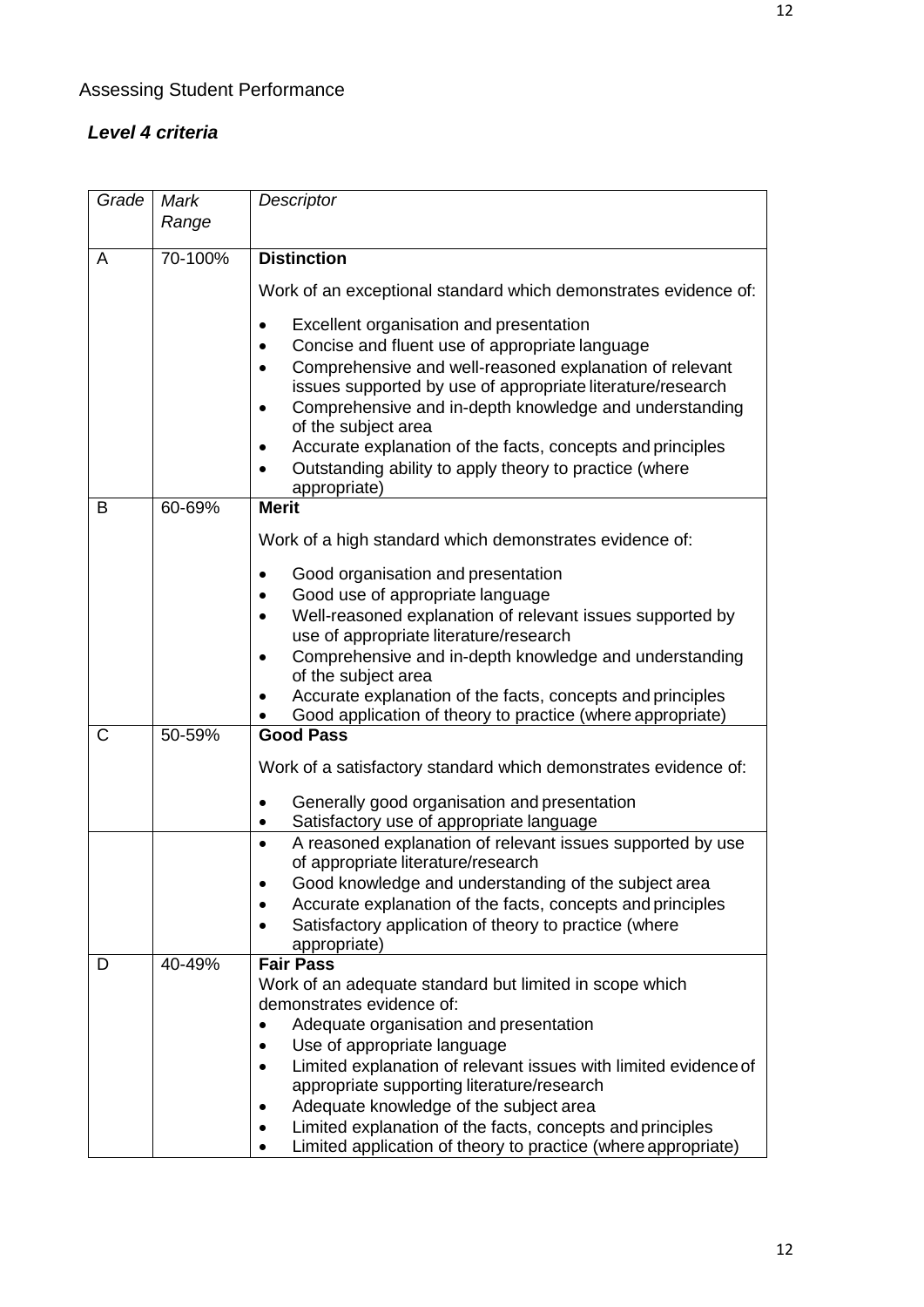| E | 30-39%    | Fail (Band E)<br>Work which could be improved with guidance but is unacceptable<br>due to:<br>Disorganisation and/or poor presentation<br>Inappropriate/unacceptable use of language<br>Failure to address relevant issues or to support explanations                                                                                                                                                                                                                                                                                                                            |
|---|-----------|----------------------------------------------------------------------------------------------------------------------------------------------------------------------------------------------------------------------------------------------------------------------------------------------------------------------------------------------------------------------------------------------------------------------------------------------------------------------------------------------------------------------------------------------------------------------------------|
|   |           | with appropriate supporting literature/research<br>Inadequate knowledge and understanding of the subject area<br>٠<br>- important aspects omitted                                                                                                                                                                                                                                                                                                                                                                                                                                |
|   |           | Major inaccuracies in explanation of the facts, concepts and<br>principles                                                                                                                                                                                                                                                                                                                                                                                                                                                                                                       |
|   |           | No application of theory to practice (where appropriate)                                                                                                                                                                                                                                                                                                                                                                                                                                                                                                                         |
| F | $0 - 29%$ | Fail (Band F)<br>Work which is unacceptable and indicates very severe<br>shortcomings such as:<br>Extreme disregard of word limits and/or confused<br>presentation<br>Complete failure to address the question or follow the<br>assignment guidelines<br>Total absence of logical argument and/or \supporting reading<br>٠<br>Very inadequate knowledge and understanding of the subject<br>area<br>No attempt at application of theory or practice<br>Note: suspected plagiarism or un-condoned late submission must<br>be referred to the Module Leader and handled under SGUL |
|   |           | procedures prior to any mark of 0 being awarded.                                                                                                                                                                                                                                                                                                                                                                                                                                                                                                                                 |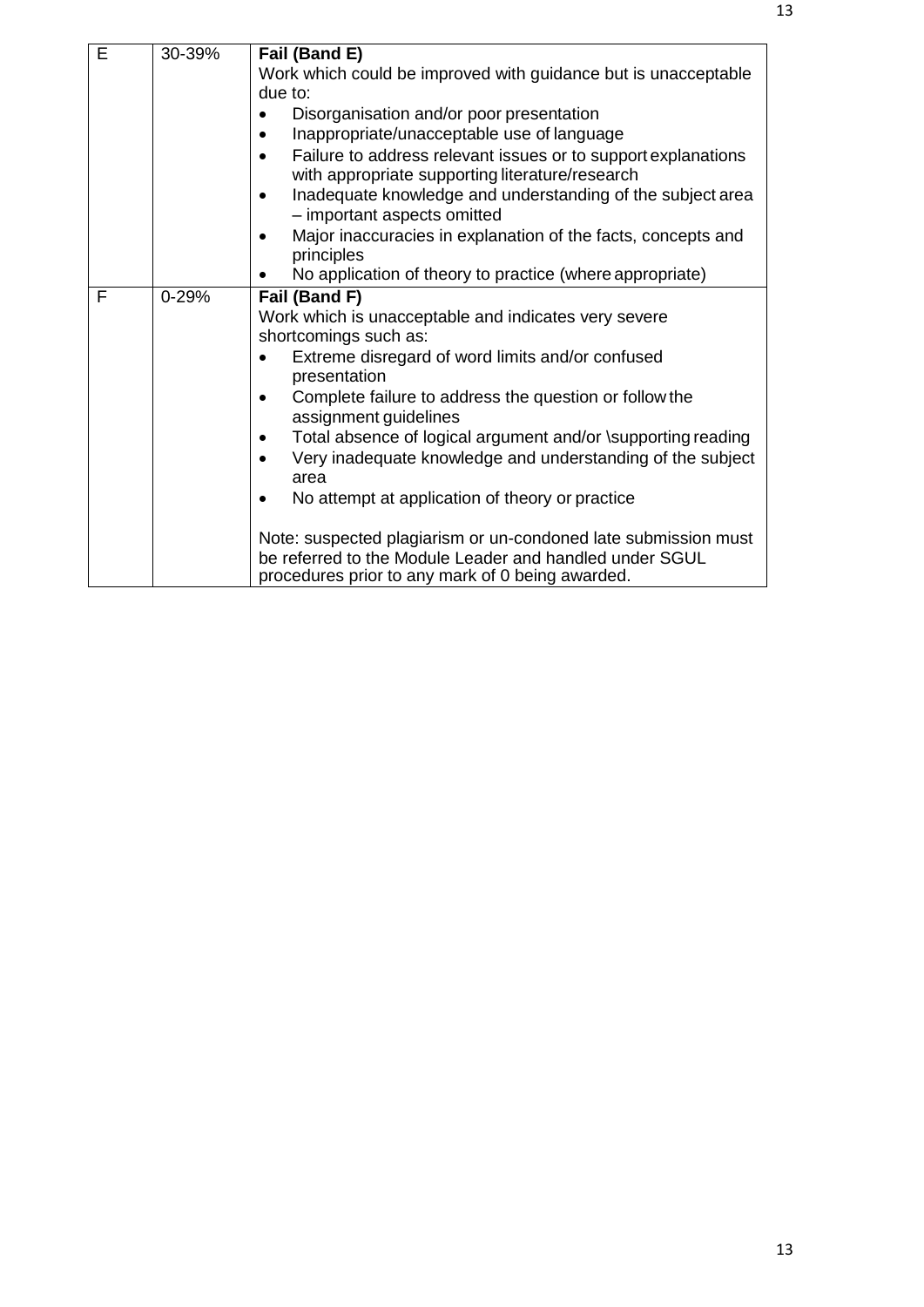| Grade | Mark Range Descriptor |                                                                                                                |
|-------|-----------------------|----------------------------------------------------------------------------------------------------------------|
| A     | 70-100%               | <b>Distinction</b><br>Work of an exceptional standard which demonstrates evidence of:                          |
|       |                       |                                                                                                                |
|       |                       | Excellent organisation and presentation                                                                        |
|       |                       | Consistent use of analysis and some evidence of evaluation<br>$\bullet$<br>of evidence                         |
|       |                       | Arguments well sustained and substantiated by wide and<br>$\bullet$                                            |
|       |                       | appropriate reading<br>In-depth knowledge of the subject area                                                  |
|       |                       | ٠<br>Accurate grasp of complex facts<br>٠                                                                      |
|       |                       | Excellent ability to integrate theory and practice<br>$\bullet$                                                |
|       |                       | Where relevant, excellent understanding of the professional<br>$\bullet$<br>and ethical dimensions of practice |
|       |                       | Where relevant, excellent reflection, decision-making and<br>$\bullet$<br>problem-solving applied to practice  |
|       |                       | Where relevant, excellent inter-professional/team-working<br>skills applied to practice                        |
| B     | $60 - 69\%$           | <b>Merit</b>                                                                                                   |
|       |                       | Work of a high standard which demonstrates evidence of:                                                        |
|       |                       | Good organisation and presentation<br>$\bullet$                                                                |
|       |                       | Use of analysis<br>$\bullet$                                                                                   |
|       |                       | Ability to develop and substantiate arguments with<br>$\bullet$                                                |
|       |                       | appropriate reading<br>Good knowledge of the subject area<br>$\bullet$                                         |
|       |                       | Accurate grasp of facts<br>$\bullet$                                                                           |
|       |                       | Good ability to integrate theory and practice<br>$\bullet$                                                     |
|       |                       | Where relevant, good understanding of the professional and<br>$\bullet$                                        |
|       |                       | ethical dimensions of practice                                                                                 |
|       |                       | Where relevant, good reflection, decision-making and<br>$\bullet$                                              |
|       |                       | problem-solving applied to practice<br>Where relevant, good inter-professional/team-working skills             |
|       |                       | applied to practice                                                                                            |
| C     | 50-59%                | <b>Good Pass</b>                                                                                               |
|       |                       | Work of a good standard which demonstrates evidence of:                                                        |
|       |                       | Generally good organisation and presentation<br>٠                                                              |
|       |                       | Some use of analysis                                                                                           |
|       |                       | Reasonable ability to develop and substantiate arguments<br>with appropriate reading                           |
|       |                       | Acceptable knowledge of the subject area                                                                       |
|       |                       | Good grasp of facts                                                                                            |
|       |                       | Ability to integrate theory and practice                                                                       |
|       |                       | Where relevant, understanding of the professional and ethical                                                  |
|       |                       | dimensions of practice<br>Where relevant, reflection, decision-making and problem-                             |
|       |                       | solving applied to practice                                                                                    |
|       |                       | Where relevant, evidence of inter-professional/team-working<br>skills applied to practice                      |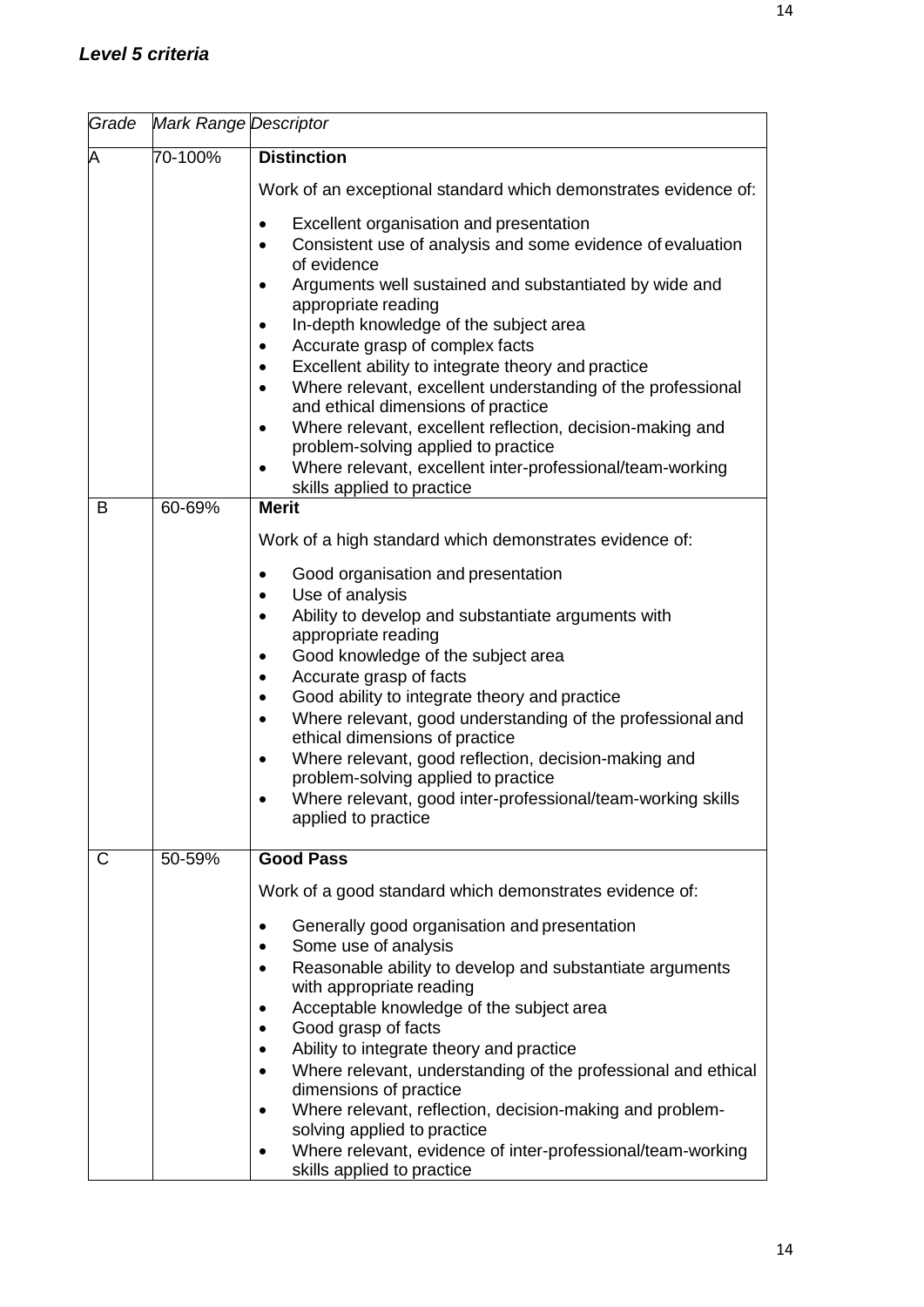| D | 40-49%    | <b>Fair Pass</b>                                                                                                                                                                                                                                                                                                                                                                                                                                                                                                                                                                                                                                                                                  |
|---|-----------|---------------------------------------------------------------------------------------------------------------------------------------------------------------------------------------------------------------------------------------------------------------------------------------------------------------------------------------------------------------------------------------------------------------------------------------------------------------------------------------------------------------------------------------------------------------------------------------------------------------------------------------------------------------------------------------------------|
|   |           | Work which demonstrates evidence of an acceptable standard but<br>which is limited in its scope:                                                                                                                                                                                                                                                                                                                                                                                                                                                                                                                                                                                                  |
|   |           | Organisation and presentation could be improved<br>$\bullet$<br>Limited use of analysis<br>$\bullet$<br>Arguments not fully developed or substantiated with<br>$\bullet$<br>appropriate reading<br>Acceptable knowledge of the subject area but lacking some<br>$\bullet$<br>aspects<br>Reasonable grasp of facts but some minor inaccuracies<br>$\bullet$<br>Where relevant, limited understanding of the professional and<br>$\bullet$<br>ethical dimensions of practice<br>Where relevant, limited reflection, decision-making and<br>$\bullet$<br>problem-solving applied to practice<br>Where relevant, limited inter-professional/team-working skills<br>$\bullet$<br>applied to practice   |
| E | 30-39%    | Fail (Band E)<br>Work which could be improved with guidance but which is<br>unacceptable due to:                                                                                                                                                                                                                                                                                                                                                                                                                                                                                                                                                                                                  |
|   |           | Disorganisation and/or poor presentation<br>$\bullet$<br>Severely limited analysis<br>$\bullet$<br>Failure to address the question consistently or to support<br>$\bullet$<br>arguments with reading<br>Inaccurate grasp of the facts<br>٠<br>Inability to integrate theory and practice or unsafe practice<br>$\bullet$<br>Where relevant, lack of understanding of the professional and<br>$\bullet$<br>ethical dimensions of practice<br>Where relevant, insufficient evidence of reflection, decision-<br>$\bullet$<br>making and problem-solving applied to practice<br>Where relevant, insufficient evidence of inter-<br>$\bullet$<br>professional/team-working skills applied to practice |
| F | $0 - 29%$ | Fail (Band F)<br>Work which is unacceptable and indicates very severe<br>shortcomings such as:                                                                                                                                                                                                                                                                                                                                                                                                                                                                                                                                                                                                    |
|   |           | Extreme disregard of word limits and/or confused<br>presentation<br>No evidence of analysis<br>Absence of logical argument and/or supporting reading<br>Serious inaccuracies or breaches of clinical safety<br>Failure to address integration of theory and practice<br>٠<br>Disregard of professional, confidentiality or ethical<br>dimensions of practice<br>Where relevant, no evidence of reflection, decision-<br>$\bullet$<br>making and problem-solving applied to practice<br>Where relevant, no evidence of inter-professional/team-<br>$\bullet$<br>working skills applied to practice                                                                                                 |
|   |           | Note: suspected plagiarism must be referred to St George's<br>Registry and handled under the SGUL procedures.                                                                                                                                                                                                                                                                                                                                                                                                                                                                                                                                                                                     |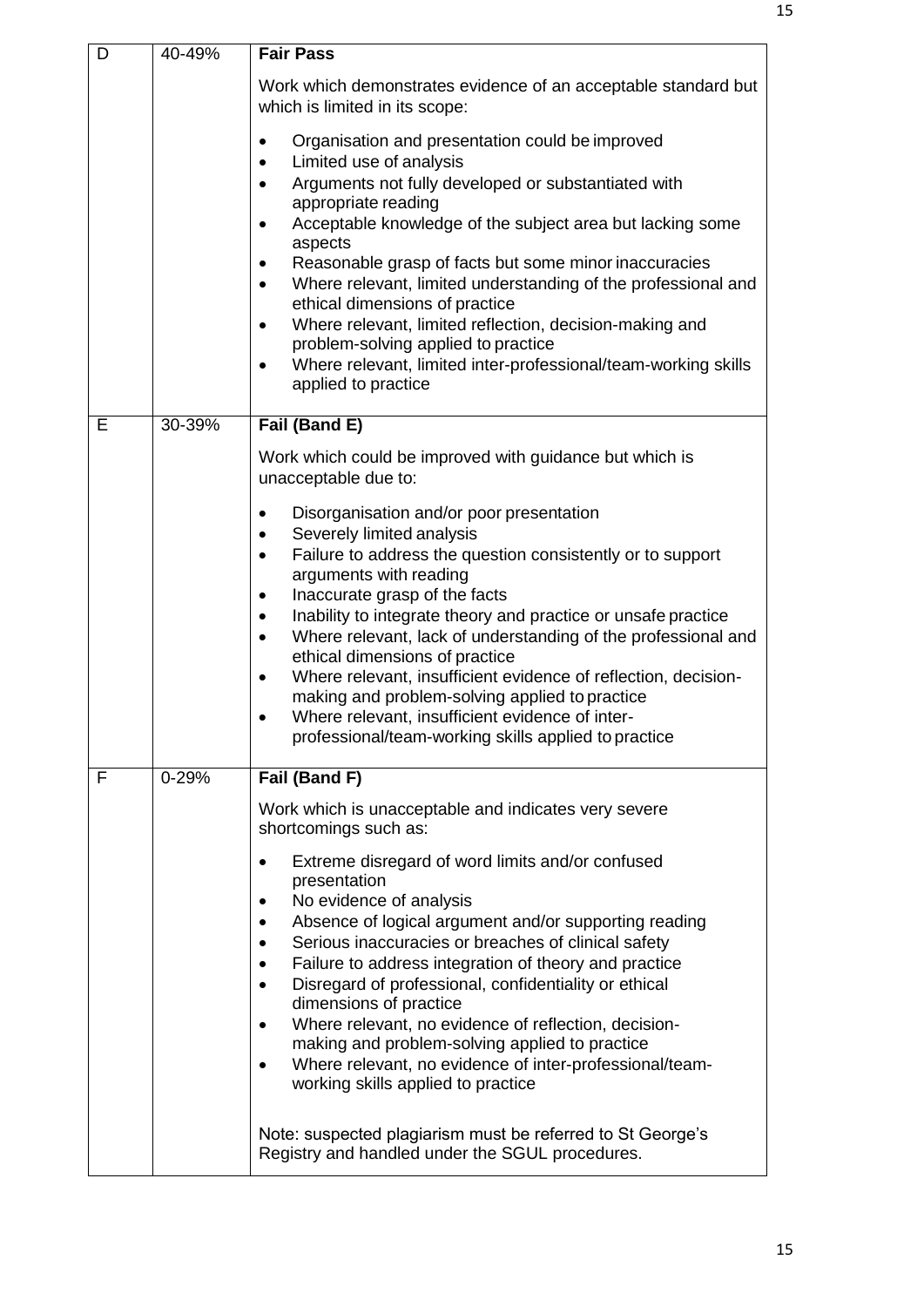| Grade | Mark    | Descriptor                                                                                                                                                                                                                                                                                                                                                                                                                                                                                                                                                                                                                                                                                                             |  |  |
|-------|---------|------------------------------------------------------------------------------------------------------------------------------------------------------------------------------------------------------------------------------------------------------------------------------------------------------------------------------------------------------------------------------------------------------------------------------------------------------------------------------------------------------------------------------------------------------------------------------------------------------------------------------------------------------------------------------------------------------------------------|--|--|
|       | Range   |                                                                                                                                                                                                                                                                                                                                                                                                                                                                                                                                                                                                                                                                                                                        |  |  |
|       | 70-100% | <b>Distinction</b>                                                                                                                                                                                                                                                                                                                                                                                                                                                                                                                                                                                                                                                                                                     |  |  |
| A     |         |                                                                                                                                                                                                                                                                                                                                                                                                                                                                                                                                                                                                                                                                                                                        |  |  |
|       |         | Work of an exceptional standard which demonstrates evidence of:                                                                                                                                                                                                                                                                                                                                                                                                                                                                                                                                                                                                                                                        |  |  |
|       |         |                                                                                                                                                                                                                                                                                                                                                                                                                                                                                                                                                                                                                                                                                                                        |  |  |
|       |         | excellent organisation, presentation and referencing<br>excellent critical analysis, evaluation and synthesis<br>arguments well sustained and substantiated by wide and<br>appropriate reading and research<br>in-depth knowledge of the subject area<br>accurate grasp of complex facts, ideas and concepts<br>٠<br>outstanding ability to integrate theory and practice<br>where relevant, excellent analysis of the professional and<br>ethical dimensions of practice<br>where relevant, outstanding reflection, complex decision-<br>making and problem-solving applied<br>to practice, where relevant, outstanding inter-<br>$\bullet$<br>professional/team-working and leadership skills<br>applied to practice |  |  |
| B     | 60-69%  | <b>Merit</b>                                                                                                                                                                                                                                                                                                                                                                                                                                                                                                                                                                                                                                                                                                           |  |  |
|       |         | Work of a high standard which demonstrates evidence of:                                                                                                                                                                                                                                                                                                                                                                                                                                                                                                                                                                                                                                                                |  |  |
|       |         | good organisation, presentation and referencing<br>good critical analysis and evaluation of evidence<br>ability to develop and substantiate arguments with<br>appropriate reading and research<br>good knowledge of the subject area<br>accurate grasp of facts, ideas and concepts<br>good ability to integrate theory and practice<br>where relevant, good analysis of the professional and<br>ethical dimensions of practice<br>where relevant, good reflection, complex decision-<br>making and problem-solving applied to<br>practice<br>where relevant, good inter-professional/team-working<br>and leadership skills applied to practice                                                                        |  |  |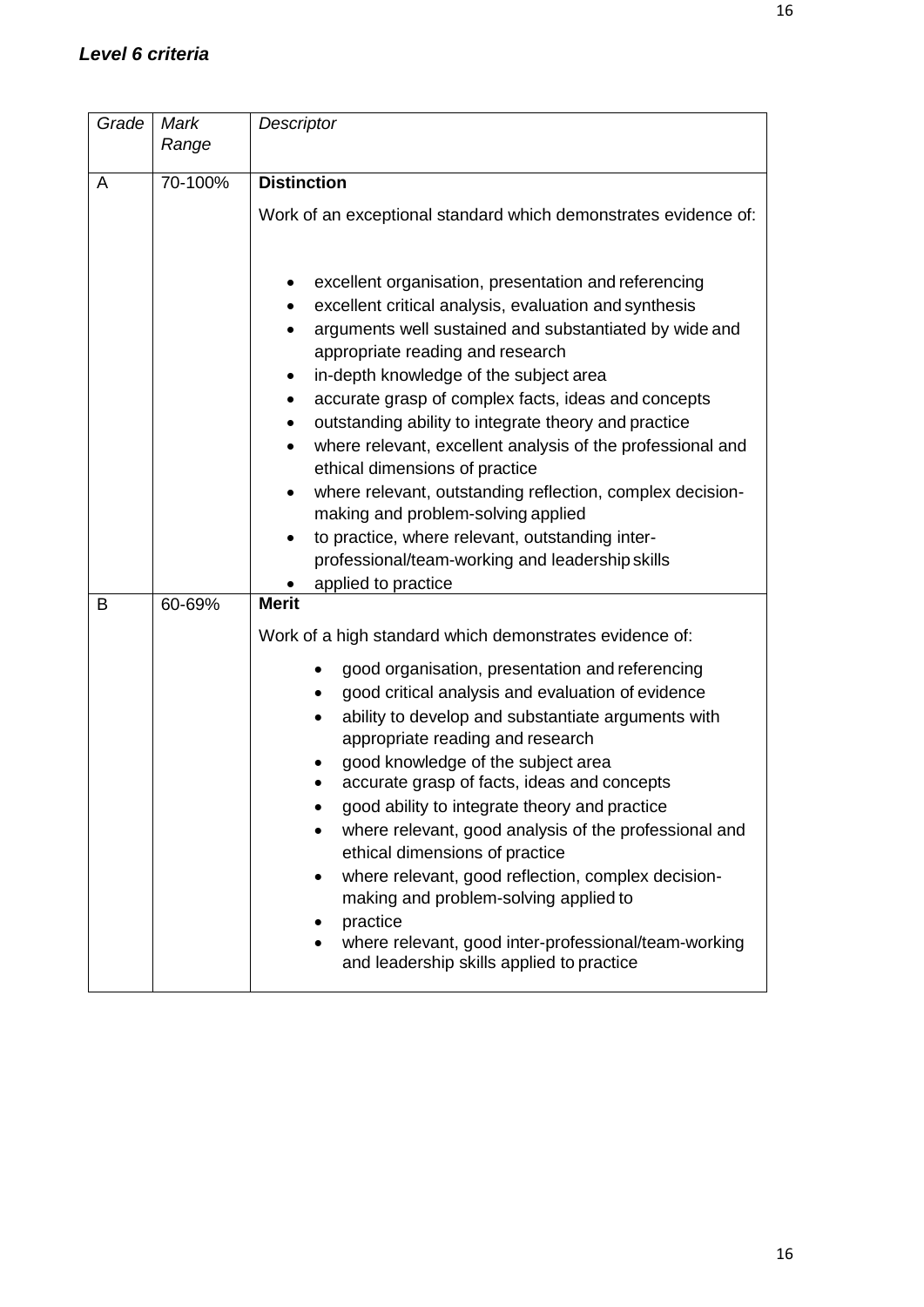| $\mathsf C$ | 50-59% | <b>Good Pass</b>                                                                                                                                                                                                                                                                                                                                                                                                                                                                                                                                                                                           |
|-------------|--------|------------------------------------------------------------------------------------------------------------------------------------------------------------------------------------------------------------------------------------------------------------------------------------------------------------------------------------------------------------------------------------------------------------------------------------------------------------------------------------------------------------------------------------------------------------------------------------------------------------|
|             |        | Work of a good standard which demonstrates evidence of:                                                                                                                                                                                                                                                                                                                                                                                                                                                                                                                                                    |
|             |        | • generally good organisation, presentation and referencing                                                                                                                                                                                                                                                                                                                                                                                                                                                                                                                                                |
|             |        | • some critical analysis and evaluation of evidence<br>• reasonable ability to develop and substantiate arguments<br>with appropriate reading and research<br>• acceptable knowledge of the subject area<br>· good grasp of facts, ideas and concepts<br>• ability to integrate theory and practice<br>• where relevant, some analysis of the professional and<br>ethical dimension of practice<br>• where relevant, some reflection, complex decision-making<br>and problem-solving applied to practice<br>• where relevant, inter-professional/team-working and<br>leadership skills applied to practice |
| D           | 40-49% | <b>Fair Pass</b>                                                                                                                                                                                                                                                                                                                                                                                                                                                                                                                                                                                           |
|             |        | Work which demonstrates evidence of an acceptable standard but<br>which is limited in its scope:                                                                                                                                                                                                                                                                                                                                                                                                                                                                                                           |
|             |        | organisation, presentation and referencing could be<br>improved<br>analysis and evaluation of evidence present but not<br>consistently applied<br>arguments not fully developed or substantiated with<br>appropriate reading and research<br>acceptable knowledge of subject area but lacking some<br>aspects<br>reasonable grasp of facts, ideas and concepts but some<br>minor inaccuracies<br>limited ability to integrate theory and practice                                                                                                                                                          |
|             |        | where relevant, analysis of the professional and ethical<br>dimensions of practice but not<br>consistently applied<br>where relevant, limited reflection, complex decision-<br>making and problem solving applied to<br>practice<br>where relevant, limited evidence of inter-<br>professional/team-working and leadership skills<br>applied to practice                                                                                                                                                                                                                                                   |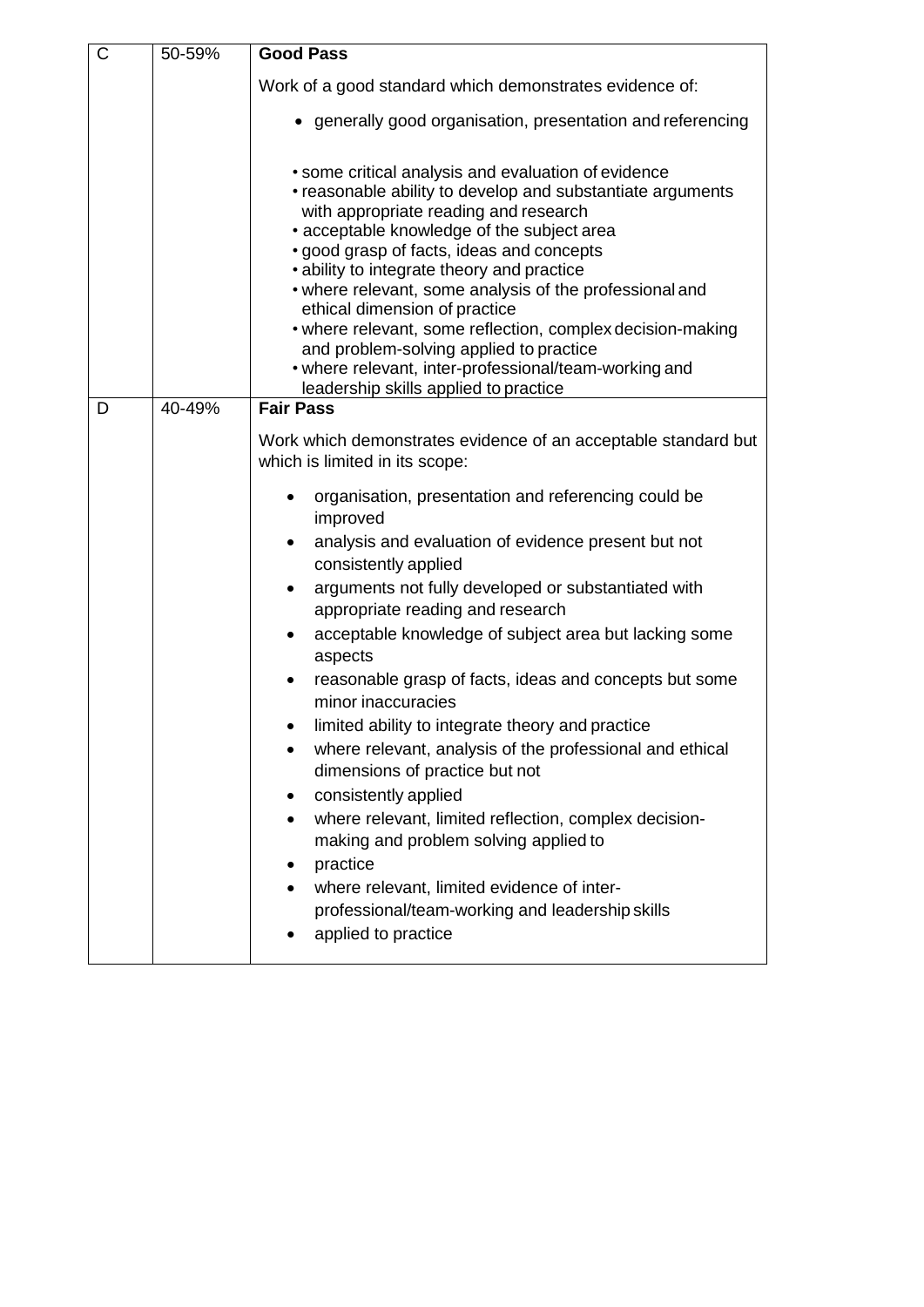| E | 30-39%    | Fail (Band E)                                                                                                                                                                                                                                                                                                                                                                                                                                                                                                                                                                                                                                                                                                                                                                                                                                                                                                                                                             |
|---|-----------|---------------------------------------------------------------------------------------------------------------------------------------------------------------------------------------------------------------------------------------------------------------------------------------------------------------------------------------------------------------------------------------------------------------------------------------------------------------------------------------------------------------------------------------------------------------------------------------------------------------------------------------------------------------------------------------------------------------------------------------------------------------------------------------------------------------------------------------------------------------------------------------------------------------------------------------------------------------------------|
|   |           | Work which could be improved with guidance but which is<br>unacceptable because it demonstrates:                                                                                                                                                                                                                                                                                                                                                                                                                                                                                                                                                                                                                                                                                                                                                                                                                                                                          |
|   |           | poor organisation and/or presentation, limited and/or<br>$\bullet$<br>incorrect referencing<br>severely limited analysis and evaluation of evidence<br>٠<br>failure to address the question consistently or to support<br>arguments with appropriate reading<br>and research<br>inaccurate grasp of facts, ideas and concepts<br>$\bullet$<br>inability to integrate theory and practice or evidence of<br>$\bullet$<br>unsafe practice<br>where required, severely limited analysis of the<br>$\bullet$<br>professional and ethical dimensions of<br>practice<br>where required, insufficient evidence of reflection, complex<br>decision-making and problem-<br>solving applied to practice<br>where relevant, insufficient evidence of inter-<br>$\bullet$<br>professional/team-working and leadership skills                                                                                                                                                          |
| F | $0 - 29%$ | Fail (Band F)                                                                                                                                                                                                                                                                                                                                                                                                                                                                                                                                                                                                                                                                                                                                                                                                                                                                                                                                                             |
|   |           | Work which is unacceptable and indicates major shortcomings<br>such as:<br>extreme disregard of word limits and/or confused<br>presentation and/or absent/incorrect<br>referencing<br>omission of analysis and evaluation of evidence complete<br>failure to address the<br>question or to follow the assignment guidelines<br>absence of logical argument and/or supporting reading<br>and/or research,<br>serious inaccuracies or breaches of clinical safety<br>failure to address the integration of theory and practice<br>٠<br>failure to provide evidence of reflection, complex decision-<br>$\bullet$<br>making and problem-solving<br>applied to practice where required<br>٠<br>failure to provide evidence of inter-professional/team-<br>$\bullet$<br>working and leadership<br>skills applied to practice where required<br>٠<br>disregard of confidentiality, professional and ethical issues<br>٠<br>evidence of plagiarism<br>uncondoned late submission |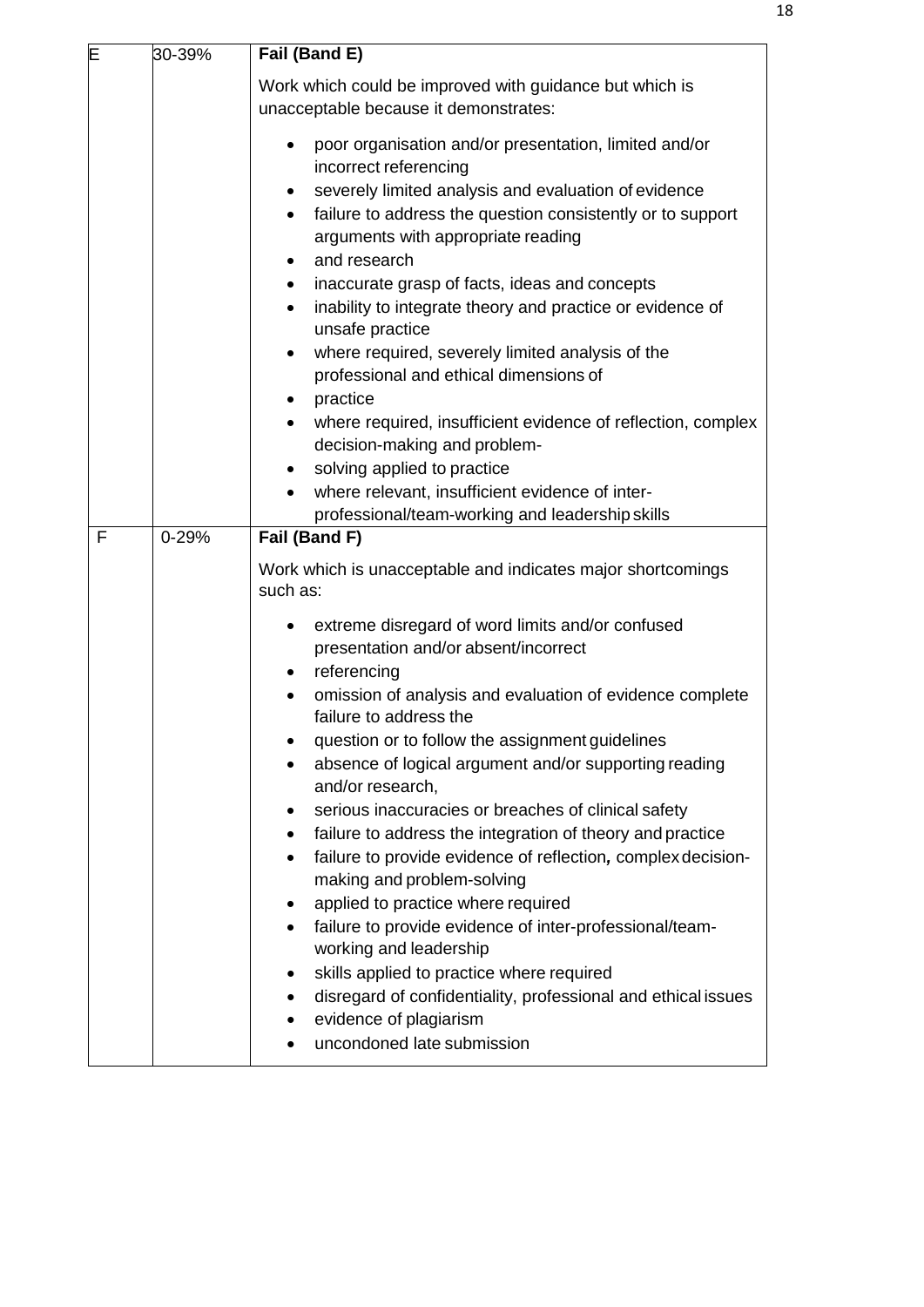### **Oral Examinations**

Students are required to certify the authenticity of their assessed work on submission. Where there is any suggestion that students have not completed work themselves, the Examiners reserve the right to require students to attend an oral examination for the purposes of confirming the authenticity of the work. Where the Examiners determine that the work has not been completed by the student submitting it for assessment, the matter will be referred to the Academic Registrar for investigation as provided for in the SGULregulations.

Examiners may also require students to attend an oral examination where there are exceptional mitigating circumstances affecting marks which were not apparent during the marking process and where an oral examination is a better option than a third attempt (for example where the assessment is an examination which is not due to be held again for some time). This contingency will be used only where marks have not yet been confirmed by the Board of Examiners.

### **Students with SOSN's**

Students with SOSN's are entitled to apply for a two week extension for any submitted or written assessment (SOSN's do not generally cover OSPE's or practical examinations except under specific circumstances where noted on the SOSN paperwork). The process is the same as for those requesting an extension, though students simply need to state reason for withdrawal as SOSN on the form. It is suggested that the student support lead is copied in to these extension requests. SOSN's are not a sufficient reason for consideration if submitted after the 5 day deadline.

### **Re-entry to Written Examination and Coursework Assignments**

A student who has enrolled for the programme in any given academic year shall be deemed to have entered for the specified examinations and assessments in that year. A student required to re-enter for any form of examination or assessment shall be informed in writing by the Academic Programme Administrator, on behalf of the Assistant Registrar.

A student shall be examined in accordance with the General Regulations current at the time of his or her re-entry to the examination.

Students are entitled to two attempts at each assessment (unless there are special Circumstances). Marks for second attempts will be limited to 40% (grade D pass).

The second attempt for coursework-based academic/non-competency assessments will **normally** be required six weeks after notification of initial fail. This is a guide, rather than a regulation.

The second attempt for examinations will normally be on the next occasion when the examination is held.

Students shall normally resubmit coursework and re-enter examinations on one occasion only. Candidates for re-entry will normally be assessed by the same methods as at the first attempt. The Board of Examiners may, at its discretion, make special arrangements as it deems appropriate in cases where it is impracticable for a candidate to be reassessed by the same methods as at the first attempt.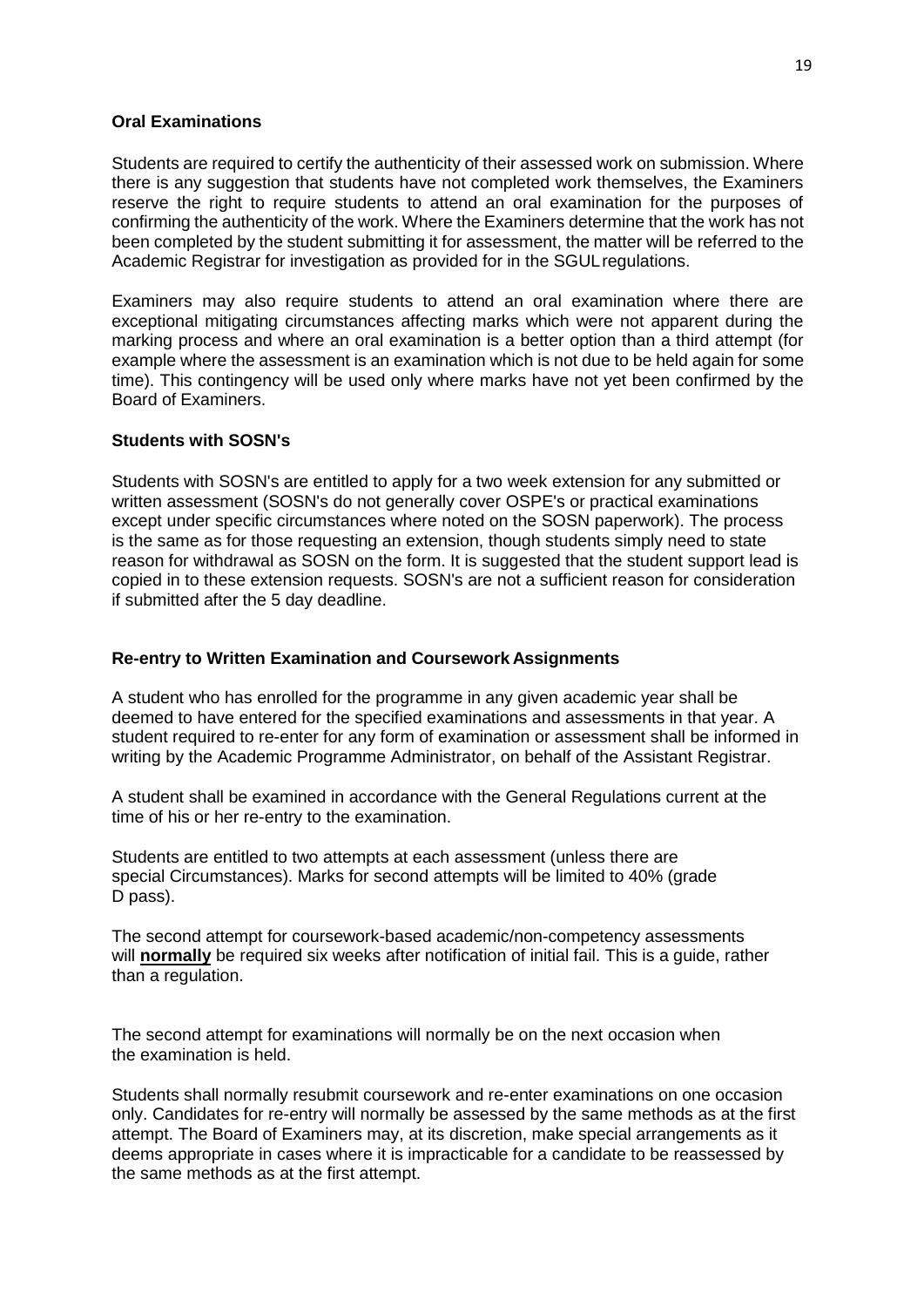A candidate who fails a module at the first attempt shall be entitled to one further attempt at the assessment elements failed. This shall be at a specified date for re-sit of formal examinations or by a specified deadline for work undertaken in the candidate's own time. Students undertaking a second attempt will have already received formal feedback for a first attempt. A further formative assessment may be provided at the discretion of the module leader/year lead.

Students are not automatically entitled to a third attempt. Any student who fails a second attempt at an examination will be presented to the next scheduled Board of Examiners, and be assessed against the fast track criteria.

The fast track criteria can be found on the examination and assessment page on Canvas. Students who do not meet the fast track criteria will be referred to a discretionary panel. Details of the discretionary panel will be sent to the student by the Paramedic Programme Administrator. Information will be provided about application process, and relevant dates.

Resubmission of course work and seminar presentations may be completed at any appropriate time at the discretion of the Examinations Officer, but must be completed in time for the marks to be available for a Board of Examiners. The Board of Examiners will meet several times during an academic year.

Marks for re-entered assessment elements will be limited to the pass mark of that assessment, although a combined overall module mark will not be capped

For competency assessments, students will be required to repeat only those individual competencies which they have failed at first attempt, i.e. when a student fails one of two OSPE's, they will only resit the failed OSPE. If a single OSPE consists of two components, e.g. and OSPE and a Viva Voce, students who fail will need to complete both elements of the failed assessment. Second dates for competency based assessments will be available on the assessment calendar at the beginning of the academic year.

Students who have their module enrolment terminated as a result of an investigation for an assessment irregularity will not be permitted to re-enrol for, and retake, the same module

Students who are struggling within year may apply to retake the year again including all assessments failed. This will not include a total year fail ratified at Board of Examiners by way of fail at third attempt for elements of a module. This is designed to allow a student to identify that the year is a struggle and allow them to retake the entire year to achieve passing with discussion of their personal tutor and course director. This application will be ratified by the Chair at the Board of Examiners based on verified evidence to support application. This will only happen under exceptional circumstances, and students will only be permitted to repeat one year.

### **Plagiarism (In accordance with the GENERAL REGULATIONS)**

*Plagiarism*: Representing another person's work (whether published or unpublished) as the candidate's own, without acknowledgement of the source. Examples of plagiarism include:

(i) including in a student's own work more than a single phrase from the work of another person without the use of quotation marks and acknowledgement of the source; (ii) summarising another person's work by changing a few words or altering the format or order of presentation without acknowledgement; (iii) using the ideas of another person or data gathered by another person without acknowledging the source: (iv) copying the work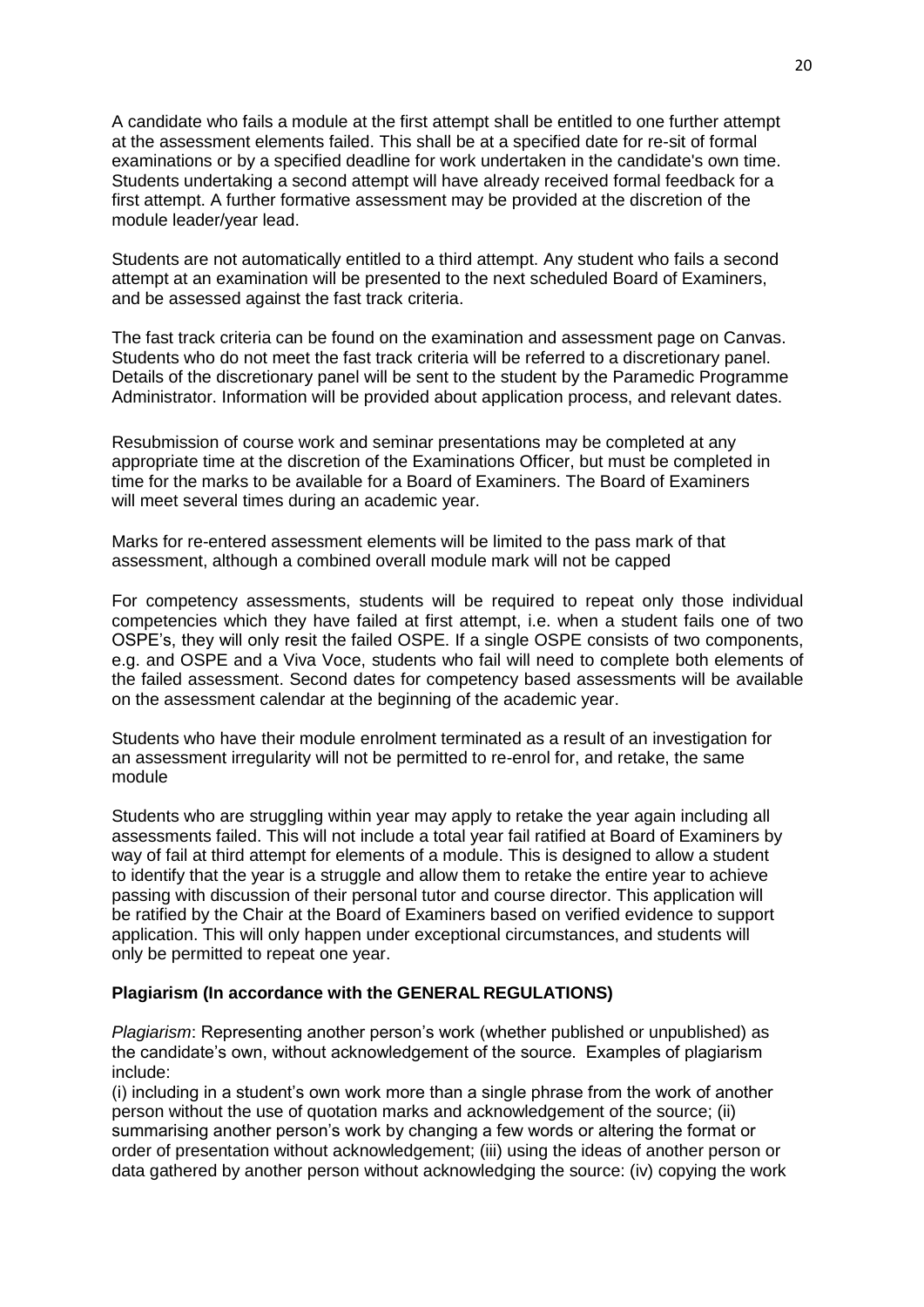of another person (eg a book, article, or the work of another present or past student); (v) using and presenting as the candidate's own, material prepared by another person and stored on computer disk or downloaded from the Internet. Detailed guidelines as to what constitutes plagiarism shall be published to students in programme of study handbooks. Where plagiarism is suspected, students will be referred by the module lead to the course director, and a plagiarism panel will be convened (normally a virtual panel) as per the departmental plagiarism policy. The student will be informed of the referral, and invited to attend an interview at the University if the panel decide that plagiarism has occurred. The relevant sanction will be applied, in line with the plagiarism policy.

### **Board of Examiners**

In accordance with the General Regulations, the Board of Examiners is responsible for student assessment. The Board is established by the Faculty on behalf of the Senate to judge the performance of students and make recommendations to theSenate.

The Board of Examiners will meet at least twice per year, although this is a minimum number, and there may be several additional panels to accommodate student numbers. The Board of Examiners will determine the final mark to be awarded to individual candidates for individual modules. Students will be given provisional grades after internal marking and confirmed marks after work has been sampled by External Examiners and marks have been agreed at the relevant Board of Examiners meeting.

## **Setting Examinations and Marking Procedure**

Once this has been undertaken the module leader will suggest the content of the assessment elements which will be agreed with the Course Management Team. Students will be notified in advance of the structure of the assessment (i.e. how many of which type of questions will be in an examination). Module leaders will follow the established procedure to ensure that the content of the assessments matches the stated learning outcomes and represents a fair sample of the indicative curriculum content of the module.

The examination questions will be sent to a relevant visiting examiner for comment at the draft stage.

The module leader will be responsible for ensuring that appropriate standard-setting procedures are used in adjusting test items so that an assessment element has a standard set (if appropriate). All draft assessment items will be reviewed at a standardsetting meeting, chaired by the Course Director, which will have at least four examiners present and where possible, include an External Examiner(s) or consultation with them (if appropriate).

In accordance with SGUL's General Regulations, all written assignments undertaken in the candidate's own time will be marked by one internal examiner or assessor, with internal examiners taking an overview of all candidates' work (Moderation). Assessments where correct responses are pre-defined during the standard-setting process (e.g. MCQs) will be marked automatically.

For modules with a practical examination, the examination will be marked by internal markers using the criteria according to the level of the module. One marker will normally mark each station within the examination, with a second marker providing a moderating check across all stations. The percentage marks for each assessment within a module will be weighted according to the formula given in the module handbook to give a single percentage mark for the module.